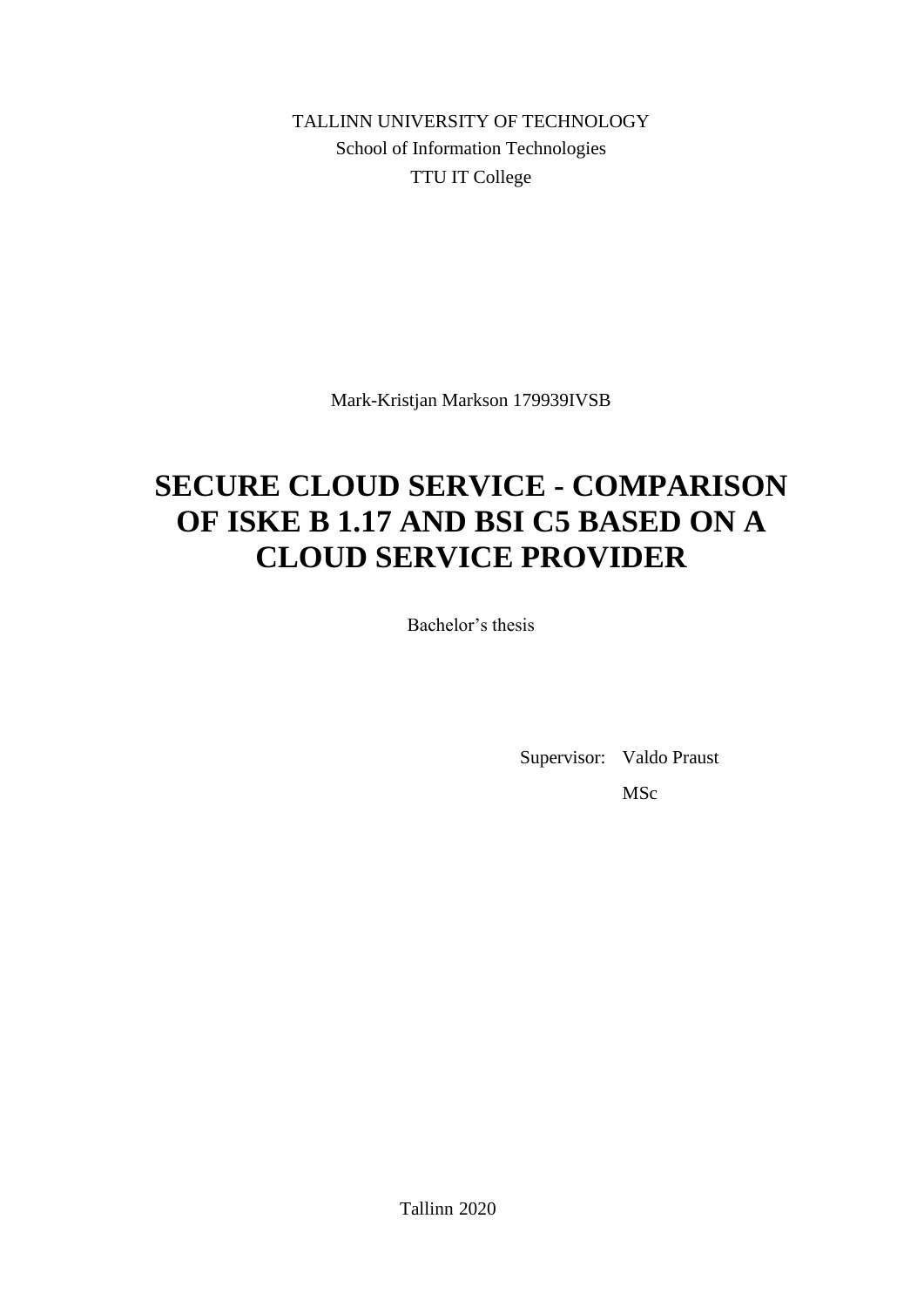TALLINNA TEHNIKAÜLIKOOL Infotehnoloogia teaduskond TTÜ IT Kolledž

Mark-Kristjan Markson 179939IVSB

# **TURVALINE PILVETEENUS - ISKE B 1.17 JA BSI C5 VÕRDLEMINE ETTEVÕTTE PILVETEENUSE NÄITEL**

bakalaureusetöö

Juhendaja: Valdo Praust Magistrikraad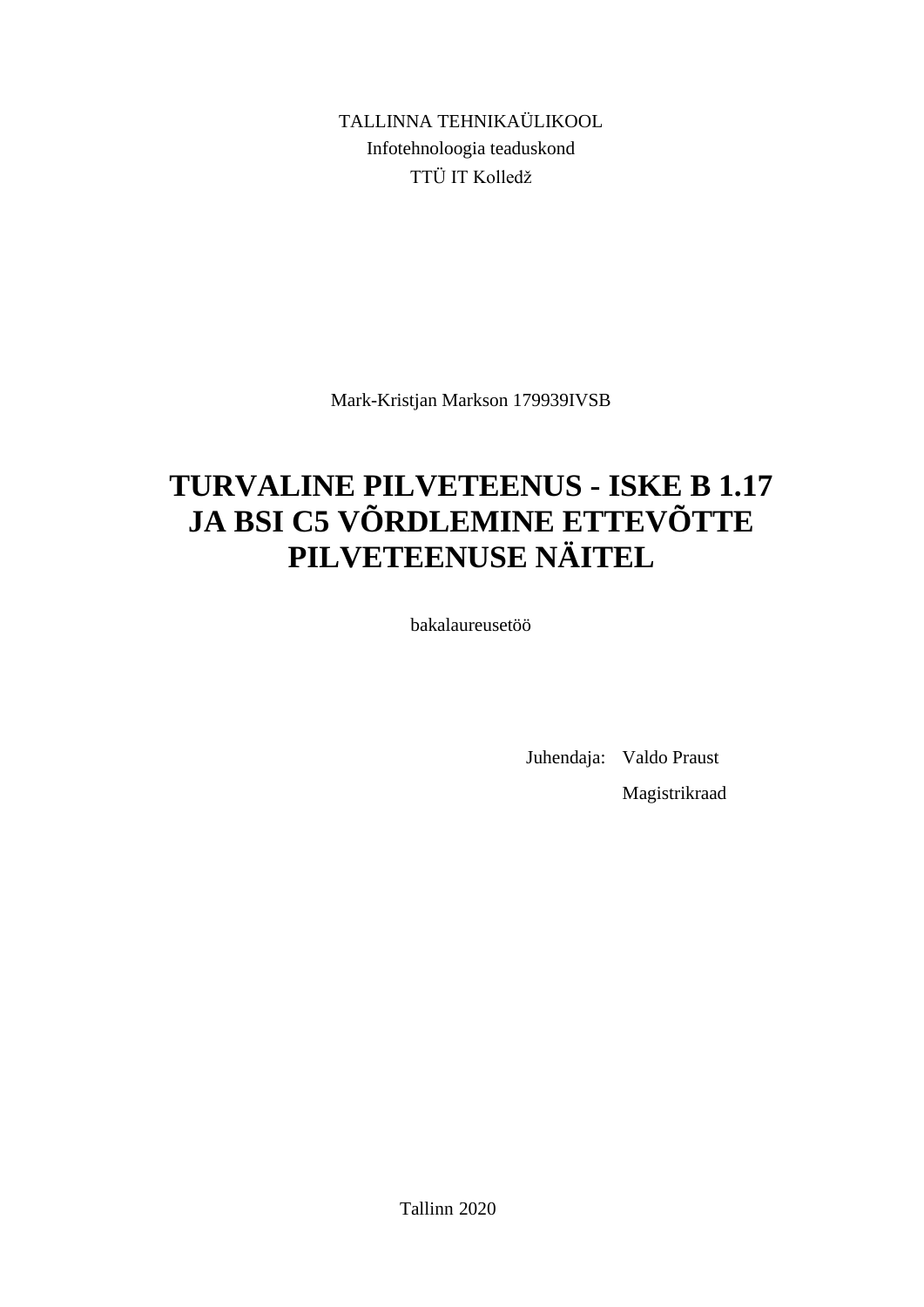## **Author's declaration of originality**

I hereby certify that I am the sole author of this thesis. All the used materials, references to the literature and the work of others have been referred to. This thesis has not been presented for examination anywhere else.

Author: Mark-Kristjan Markson

31.03.2020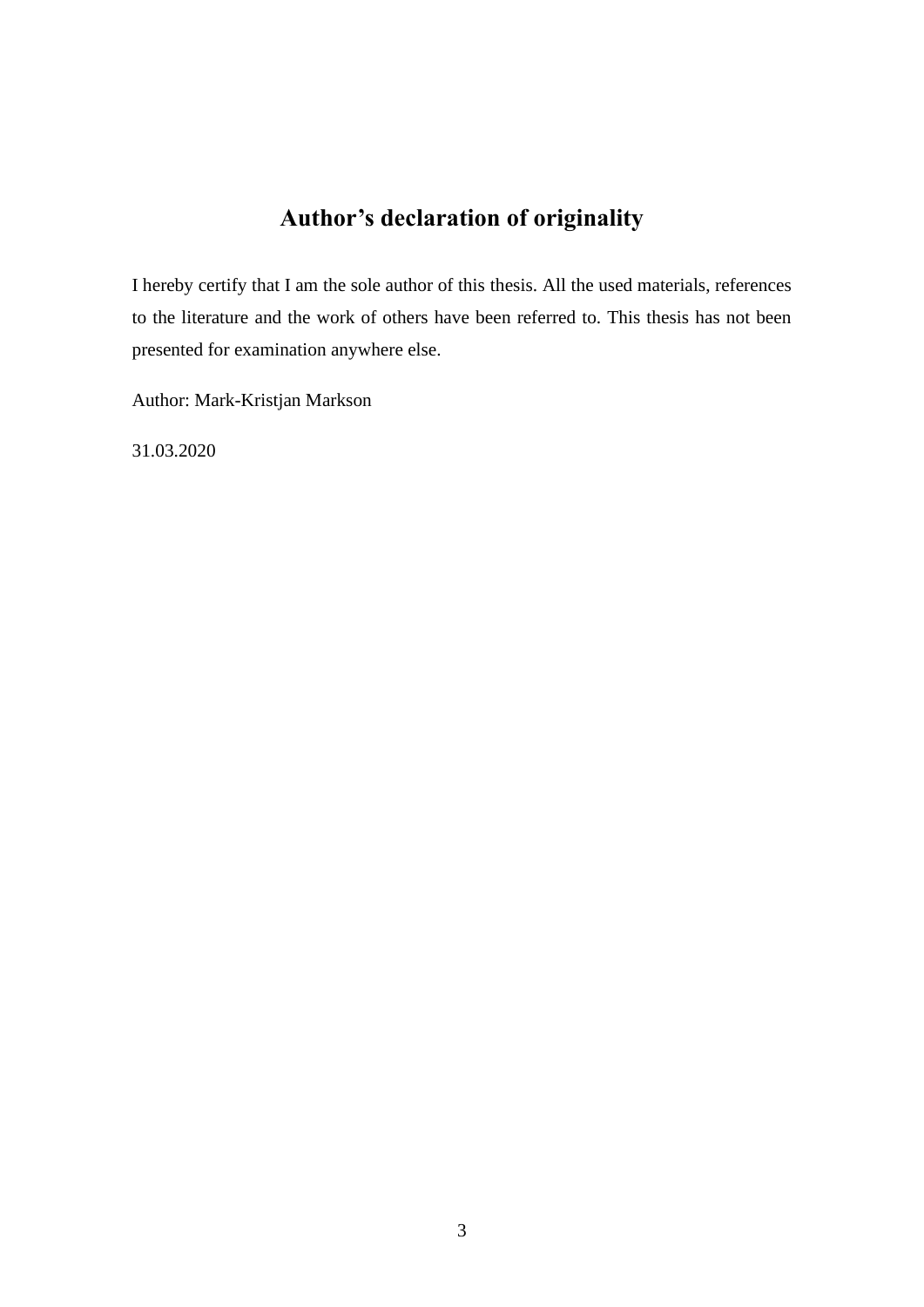## **Abstract**

The aim of present thesis is to compare differences between two cloud security frameworks and as a practical work, compare Cloud Service Providers (CPS) standards with authors chosen cloud security framework to verify if CSP's current standards are up to par with the frameworks standards. The work will give an overview of two cloud security frameworks, theoretical comparison analysis of the two frameworks and result of real-life comparison of a framework and an enterprise cloud service.

During the thesis both theoretical and practical analysis will be conducted. Theoretical analysis will give a comparison overview of the two frameworks. Practical work will compare frameworks standards with the CSP existing standards.

The result of this thesis is to determine if CSP meets all the standards of the framework and if needed give suggestions on how to improve them where needed.

This thesis is written in English and is 36 pages long, including 5 chapters, 7 figures.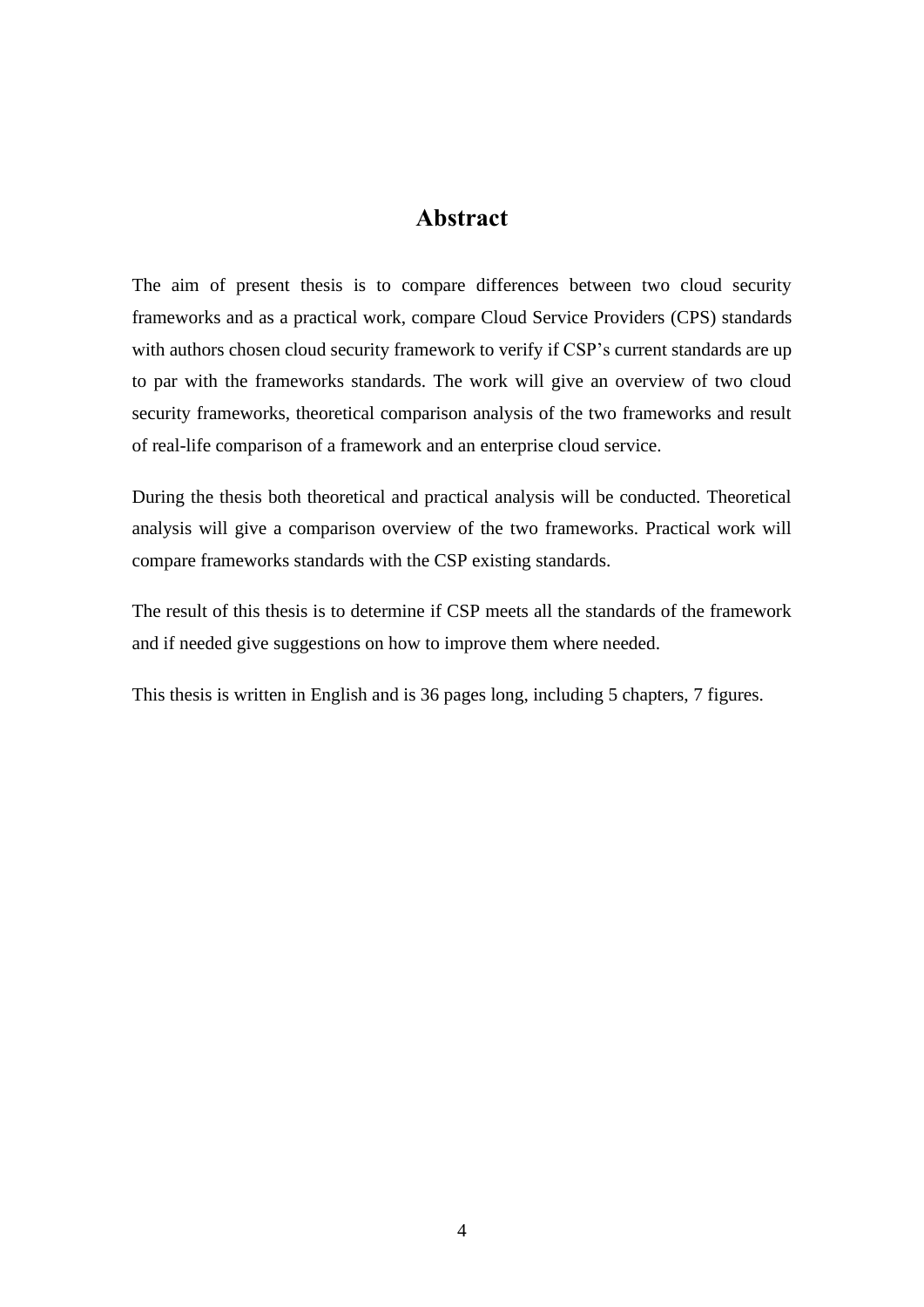## **Annotatsioon**

Käesoleva töö eesmärgiks on võrrelda erinevusi kahe pilveteenuse turvaraamistiku vahel ning praktiliselt võrrelda raamistike standardeid pilveteenuse pakkuja standarditega. Töö annab ülevaate kahest turvaraamistikust, teoreetilise võrdleva analüüsi ning reaalse ettevõtte pilve-teenuse võrdluse raamistiku põhjal.

Töö käigus viiakse läbi teoreetiline ja praktiline osa ning analüüs. Teoreetiline analüüs annab võrdleva ülevaate kahest pilve turvaraamistiku moodulist. Praktilises osas tehakse võrdlus ettevõtte ja raamistiku standartide vahel ning puuduste korral antakse soovitusi, kuidas standardeid parandada.

Lõputöö on kirjutatud inglise keeles ning sisaldab teksti 36 leheküljel, 5 peatükki, 7 joonist.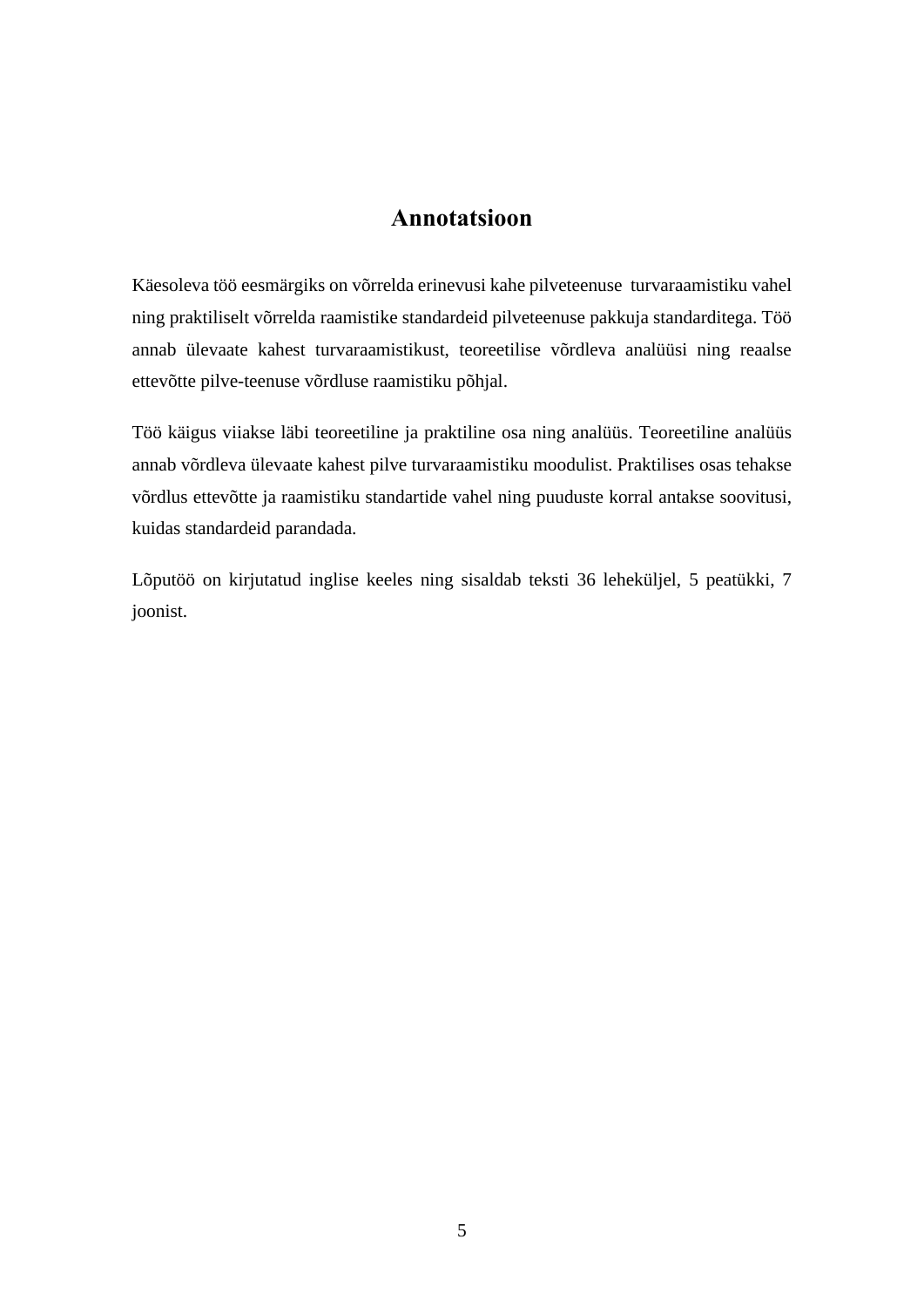## **List of abbreviations and terms**

CSP Cloud Service Provider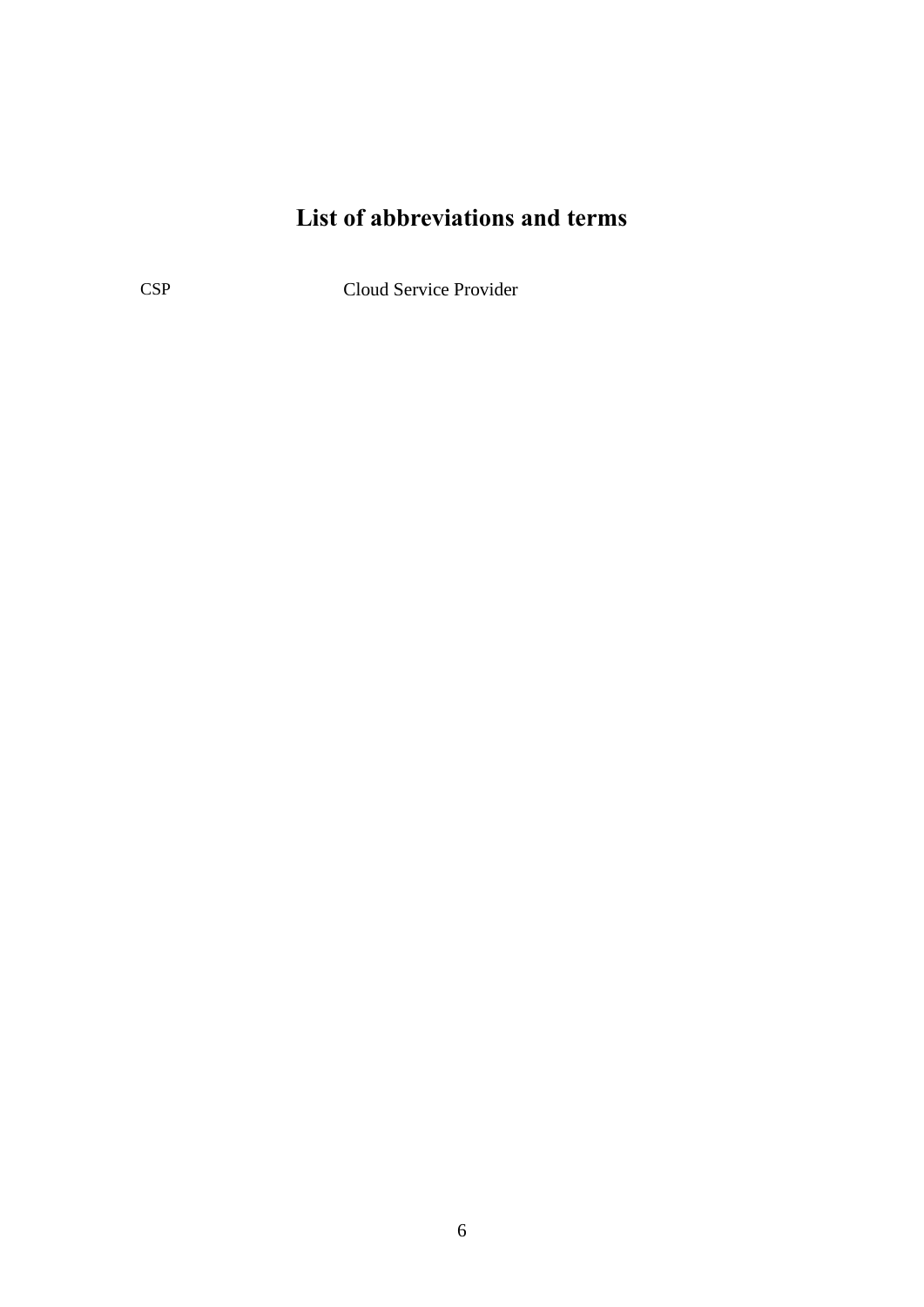## **Table of Contents**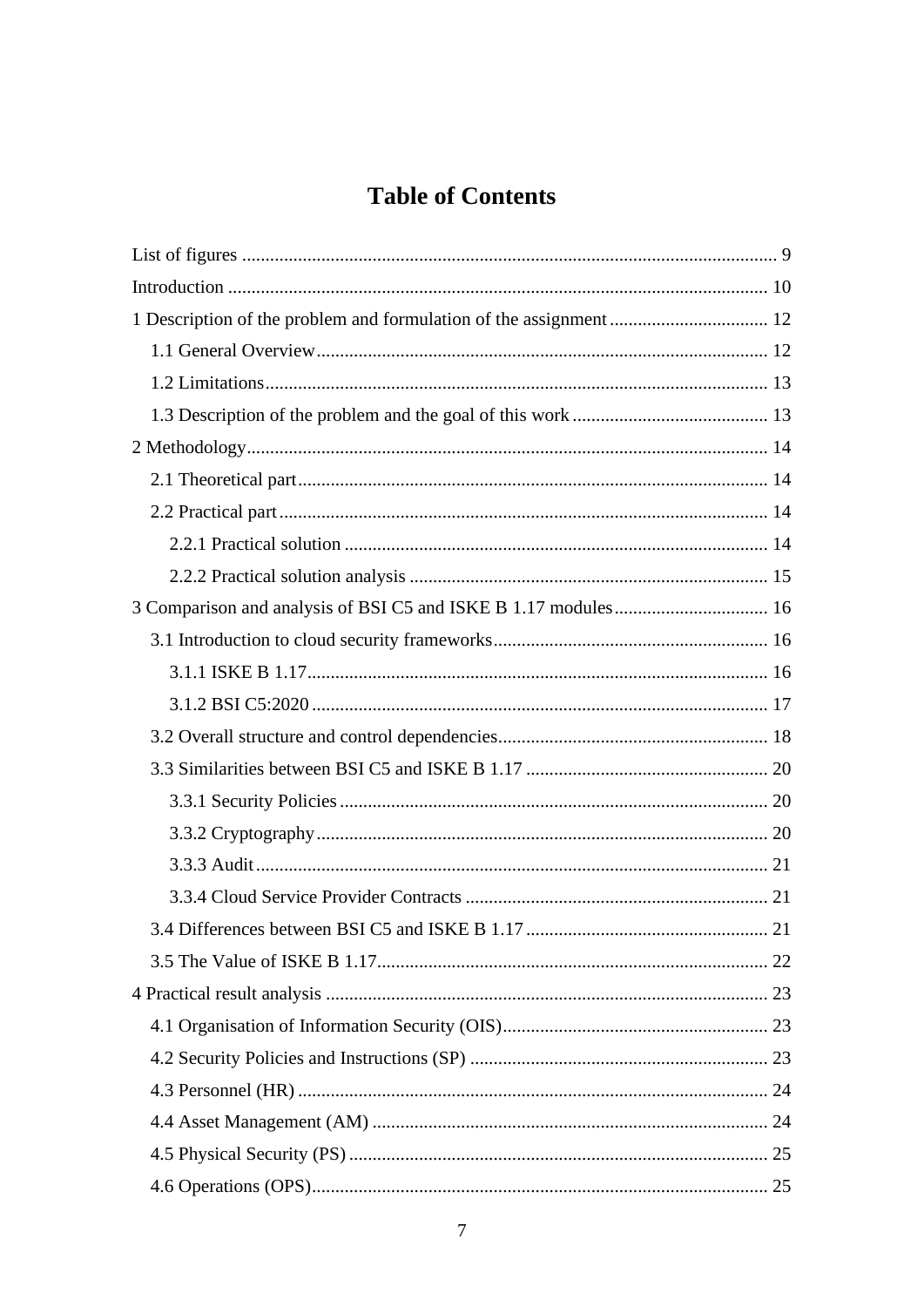| 4.11 Procurement, Development and Modification of Information Systems (DEV). 27 |  |
|---------------------------------------------------------------------------------|--|
| 4.12 Control and Monitoring of Service Providers and Suppliers (SSO)  28        |  |
|                                                                                 |  |
|                                                                                 |  |
|                                                                                 |  |
| 4.16 Dealing with investigation requests from government agencies (INQ)  29     |  |
|                                                                                 |  |
|                                                                                 |  |
|                                                                                 |  |
|                                                                                 |  |
|                                                                                 |  |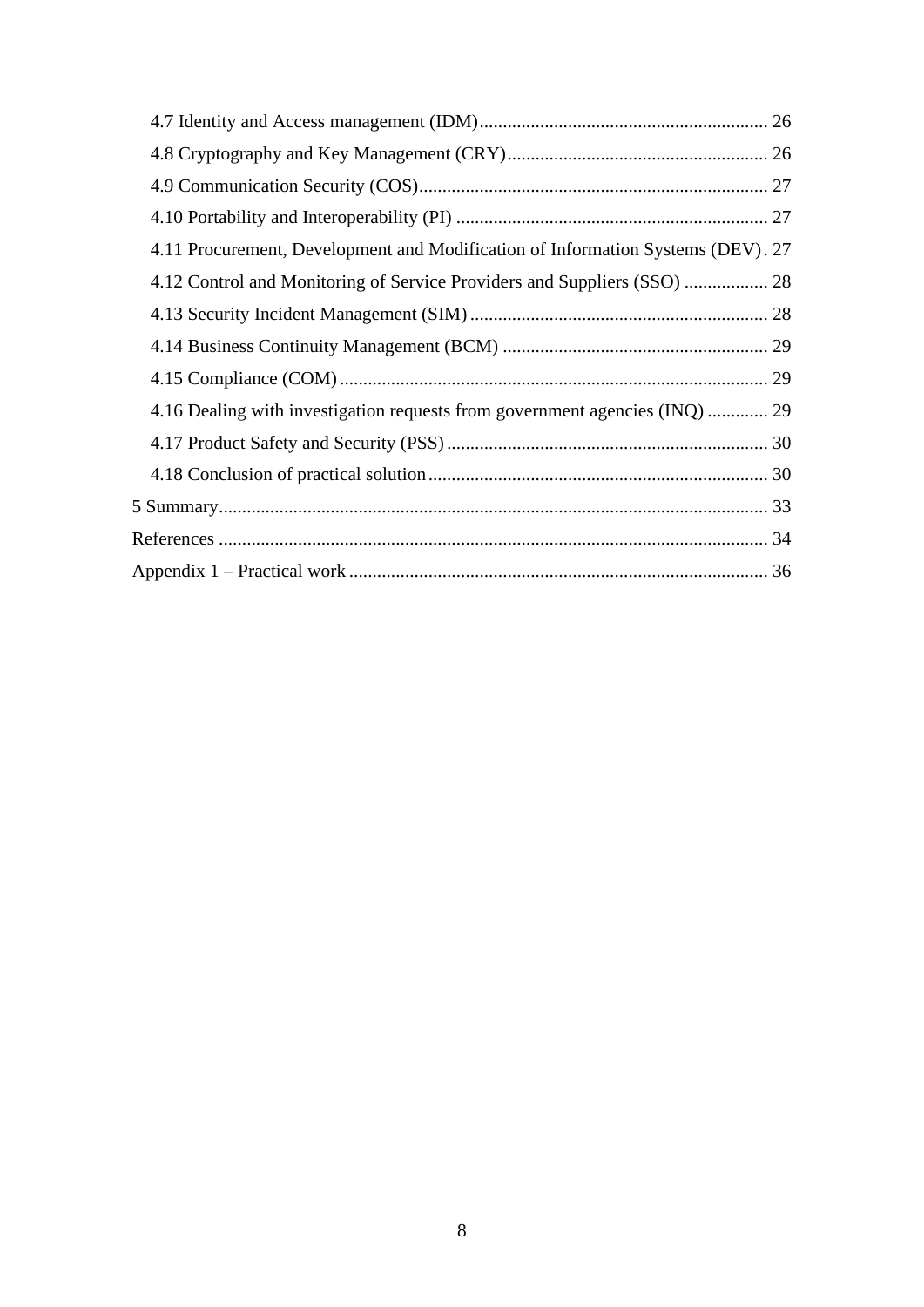# **List of figures**

<span id="page-8-0"></span>

| Figure 1 Control comparison diagram of C5 and B 1.17 (Source: Author created) 13  |  |
|-----------------------------------------------------------------------------------|--|
|                                                                                   |  |
| Figure 3 Structure of C5 Criteria Catalogue (Source: Author created) 17           |  |
|                                                                                   |  |
| Figure 5 C5 criteria dependency schema between Areas (Source: Author created)  19 |  |
|                                                                                   |  |
| Figure 7 Statistics of the met and unmet criteria. (Source: Author created)  31   |  |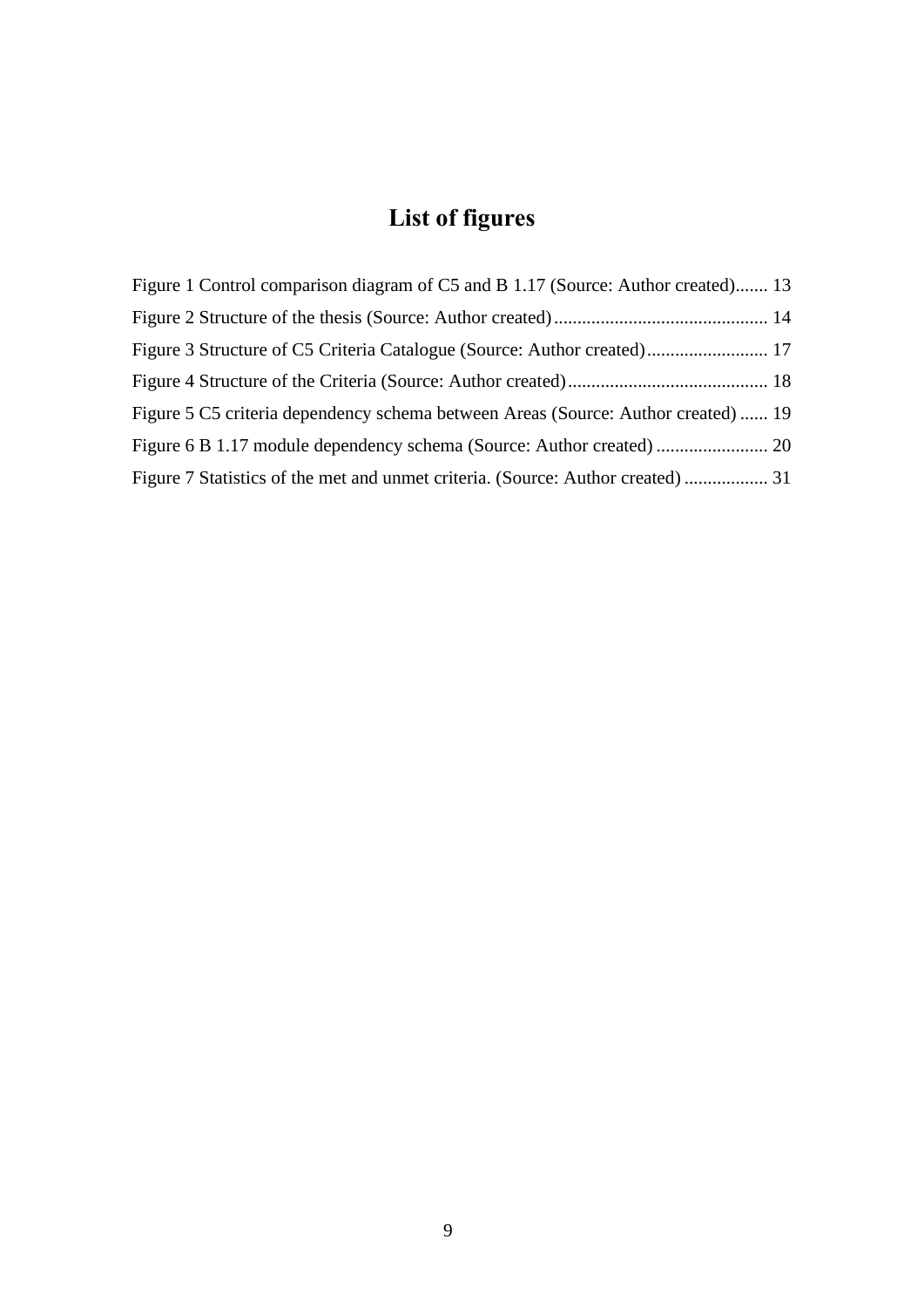## <span id="page-9-0"></span>**Introduction**

This work deals with analysis of two different cloud security framework modules for securing cloud computing services and infrastructure. These frameworks have a purpose of ensuring safety of client data held within the domain of the Cloud Service Providers (From now on referred by the author as CSP). The work will give an overview of these two frameworks while comparing them and real-life analysis/audit based on an existing cloud service that author has set up for a company.

Security frameworks are usually developed out of need to secure something specific or an overall guideline for computer systems, infrastructure or even human resources. But the cloud computing area is quite specific field.

In this work one of the security frameworks is based on the other one, so this also includes the cloud computing modules of these frameworks. This proposes a question or a problem that does the newer cloud security framework bring any new value to the already existing cloud security frameworks or the cloud security domain. In addition there currently is no academic research comparing the two cloud security frameworks.

The topicality of this work is related to the authors work of setting up the cloud service that will be used in live environment and to replace old cloud system. Use a framework as a checklist to ensure that authors cloud service has security policies and provides adequate protection for cloud customer data. This affects not only the author, but the company as a whole.

The result of this work will be comprehensive review and analysis of these frameworks. Author will point out added value of the newer ISKE cloud security module that is based on BSI and suggest their impact on the cloud security.

The practical solution of this work will be an excel spreadsheet that will provide a checklist based on BSI C5 Criteria Catalogue. All the areas of C5 will be used as a checklist to verify the existing controls of the authors work cloud computing environment. The checklist will provide us with comprehensive result what the company as a CSP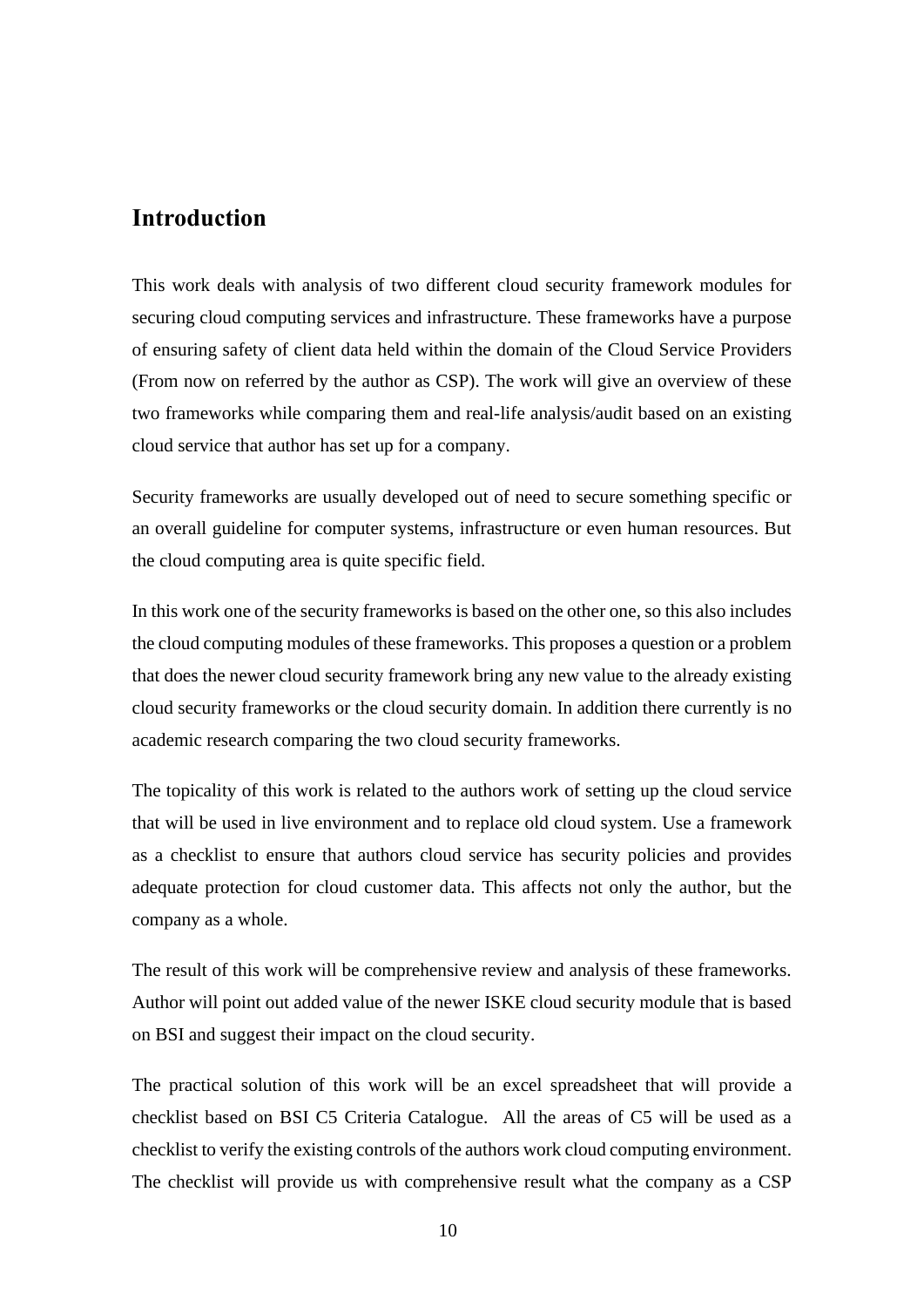complies with and which criteria it fails to meet. Author will do analysis of the practical work, give a detailed purpose of each area, conclusion of what criteria was met and unmet and also give suggestions on how to improve the CSP security standards based on each area of the C5.

The main research questions that we will try to answer in this work are:

- 1) Does ISKE B 1.17 that is based on BSI C5 bring any new value to the cloud security and information assurance world and if, what?
- 2) While comparing these two frameworks Can we say that while we implement one of these frameworks, the other could also be easily implemented?
- 3) Is the cloud service that author has set up for the company secure and up to par with frameworks standards?

The topic of this thesis is related to the authors work in real-life by setting up live cloud service for the company and the cloud customers. Author manages all the infrastructure and has used platform called Nextcloud for the cloud service. Such cloud service model is called SaaS or Software as Service.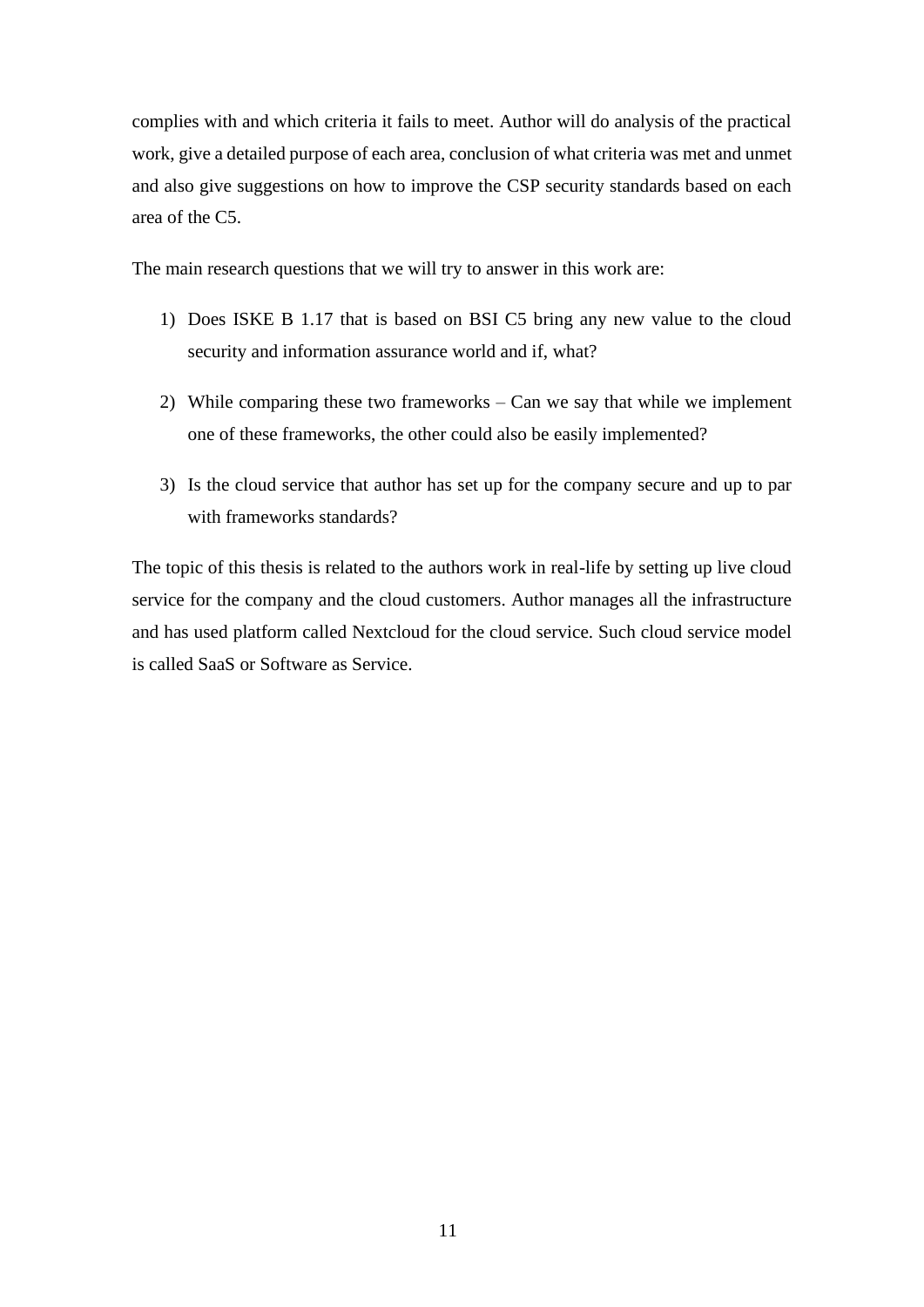# <span id="page-11-0"></span>**1 Description of the problem and formulation of the assignment**

## <span id="page-11-1"></span>**1.1 General Overview**

Over the past decade, IT-industry and the governments have put much more emphasis on the cloud computing. Ever greater efforts have been put into countering cyber-threats and vulnerabilities or loopholes in the cloud domain. Some of the most serious threats for cloud security are:

- Human error
- Denial of Service (DoS/DDoS attack)
- Insecure APIs
- Bad access management
- Data breaches
- Technology vulnerabilities

With an estimated 70% of all organizations using the cloud, cloud security threats should be a concern for every business. [1] The cost of a data breach could be much more that any organization or CSP can afford.

With consistently increasing budgets the exploration of cloud computing security has led to more effective techniques against new vulnerabilities and the creation of more effective security measures or guidelines and standardization of cloud security policies.

These security policies provide us with controls or checklists which enables CSP's to more efficiently implement, improve and maintain information security. This also includes architecture that gives written and visual guidance how to secure, develop and deploy these operations.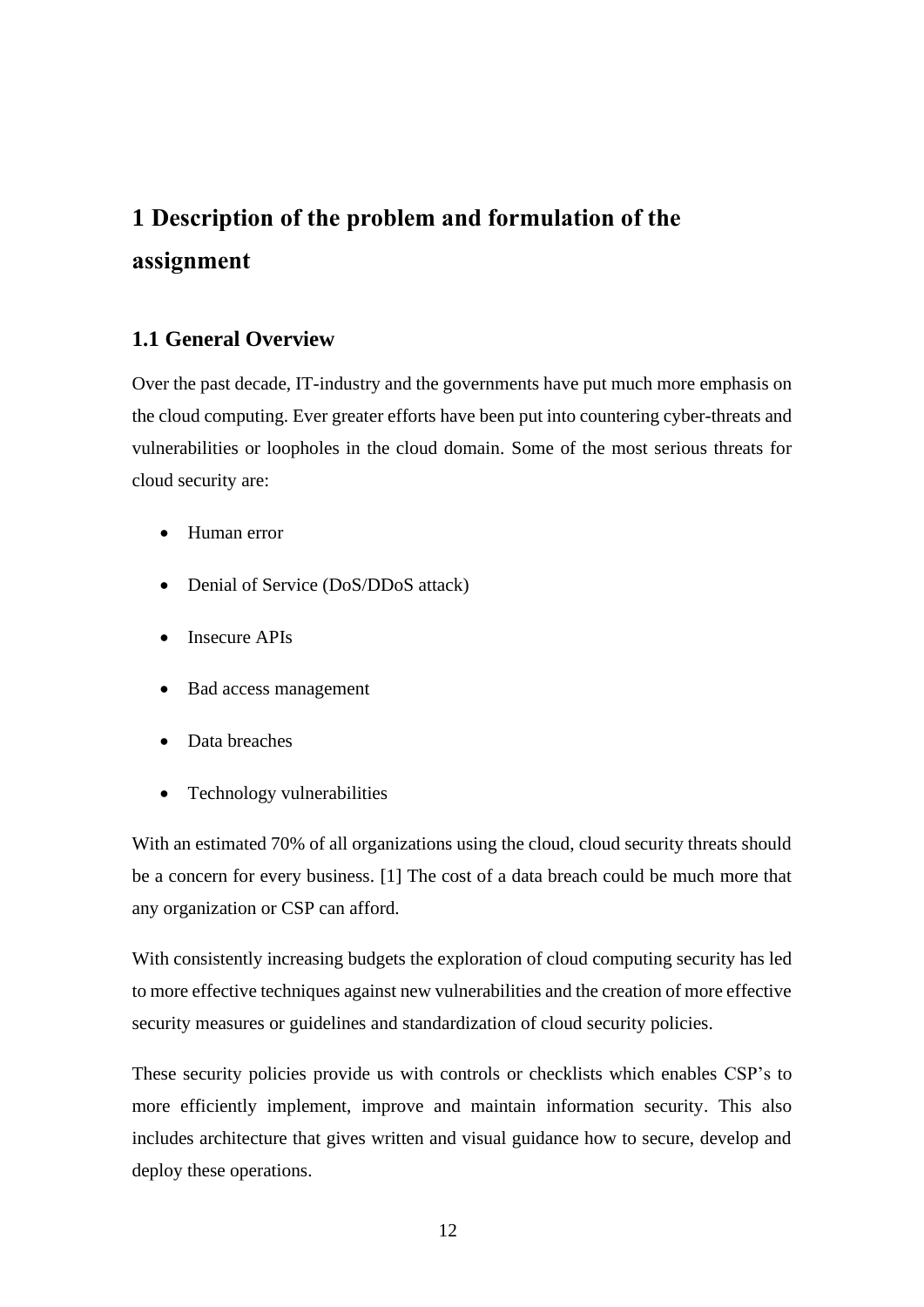In Estonia, the need for such systematic security approach has led to the creation Threelevel IT Baseline Security System ISKE which RIA (Republic of Estonian Information System Authority) is said to be meant for the Estonian public sector. [2] ISKE is also said to be mandatory for local governmental institutions that store information assets storage. But the development of ISKE is based on German security framework called BSI-Standard. Hence the need to evaluate the value that the ISKE framework brings to the cloud framework community.

### <span id="page-12-0"></span>**1.2 Limitations**

For the practical part of this work author will use one of the frameworks mentioned in this work as a checklist to check the standards of the current cloud environment that author has deployed for his company. This checklist will be added to the appendix of this work and analysed in the practical analysis section of this work.

The implementation of the standards that might be missing will be outside of this works scope, since it may need a bigger planning and more workload than intended for bachelor's thesis and the point of this work.

#### <span id="page-12-1"></span>**1.3 Description of the problem and the goal of this work**

Since development of the ISKE B 1.17 cloud security module is based on the BSI C5 module. [2] This can arouse a question whether the ISKE cloud module brings any new value to the other popular cloud security frameworks and the cloud security domain itself.



Figure 1 Control comparison diagram of C5 and B 1.17 (Source: Author created)

<span id="page-12-2"></span>Using the Figure 1 author should find the mutual controls of the both frameworks. After that preferably we should be able to find additional controls that ISKE B 1.17 offers and analyse them to get the value added by the framework.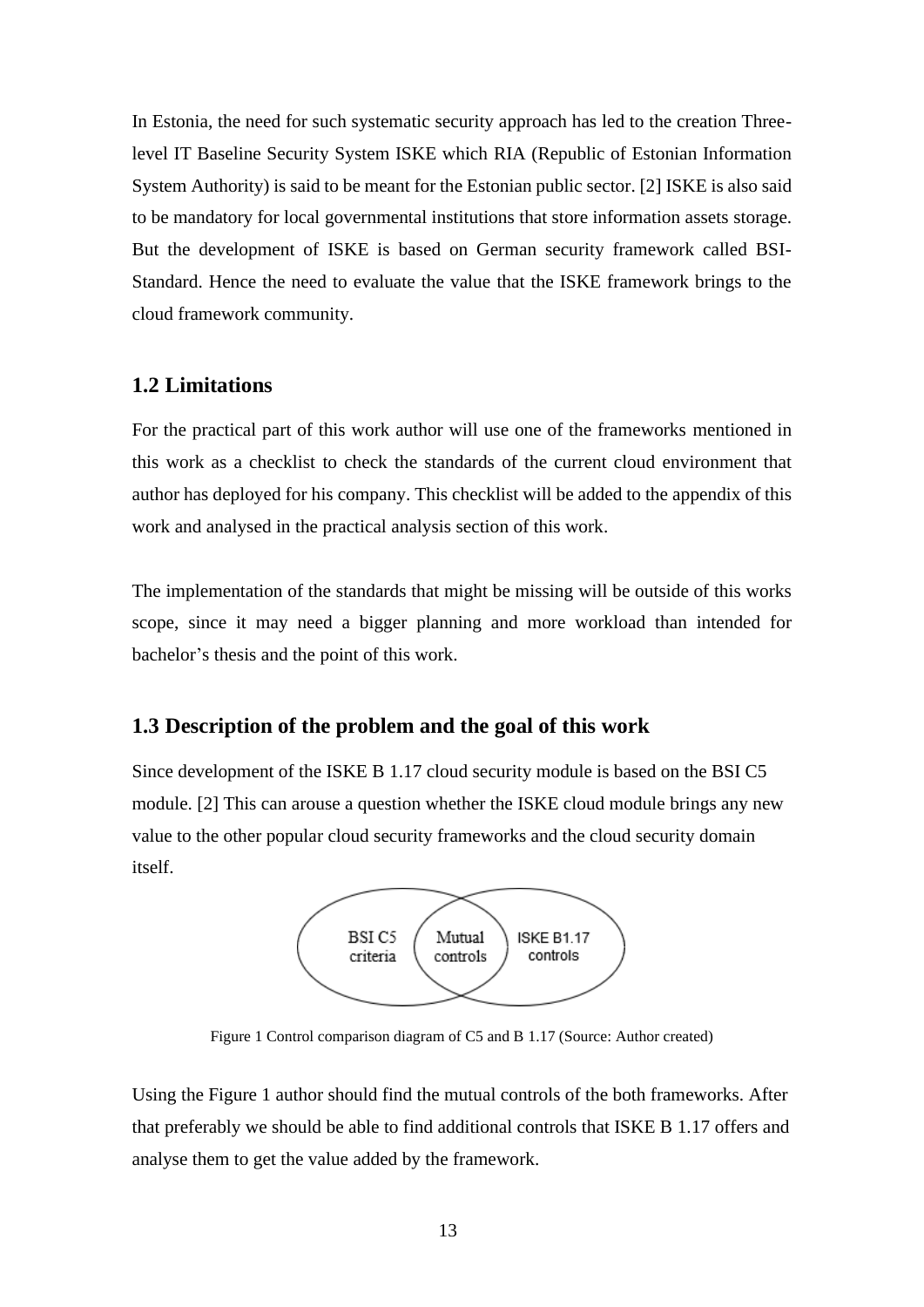## <span id="page-13-0"></span>**2 Methodology**



This work will be divided into 2 parts as described in Figure 2:

Figure 2 Structure of the thesis (Source: Author created)

### <span id="page-13-4"></span><span id="page-13-1"></span>**2.1 Theoretical part**

Theoretical part of this work will use two-step analysis. In first step author will match the controls of BSI C5 with ISKE B 1.17 controls to get the mutual set of controls and then analyse how they are described in each framework.

For the second step author can analyse ISKE controls that are missing from BSI framework and also collect the controls added to the ISKE framework.

#### <span id="page-13-2"></span>**2.2 Practical part**

#### <span id="page-13-3"></span>**2.2.1 Practical solution**

For the practical part author has set up a cloud platform called Nextcloud for the CSP which will be compared with a framework including the cloud infrastructure, human resources and security policies. For the most part author wants to put more emphasis on cloud environment such as infrastructure, human resources, assets and policies rather than the application part.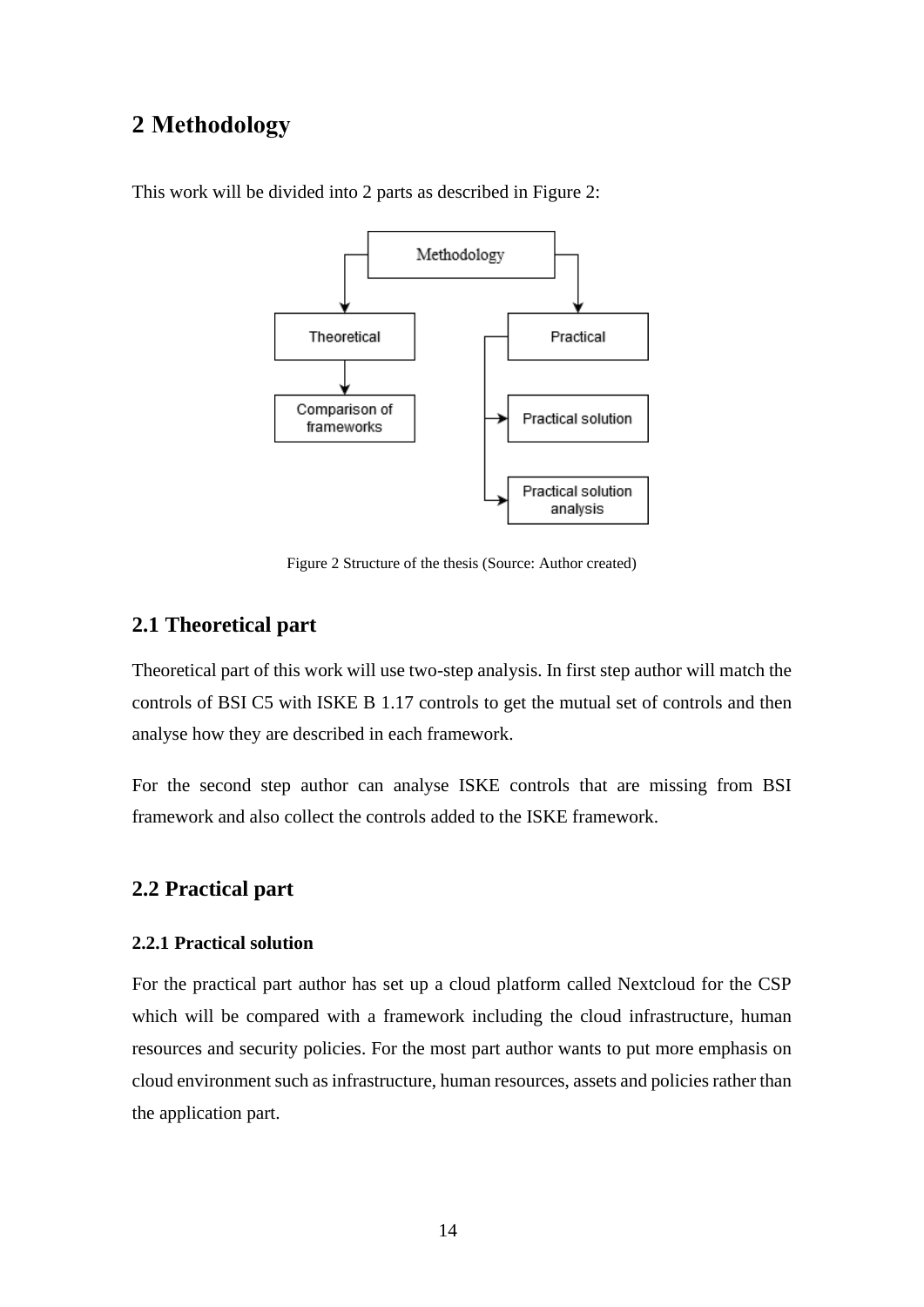For the practical solution of this thesis author will use the C5 Criteria Catalogue as a checklist to see whether CSP complies with the standards defined in the C5 Catalogue. Author will use C5 because the Nextcloud complies with its and the ISO 27001 standards. [3]

Data for practical solutions will be gathered through interview and documents reviews. Based on the C5 areas author will question whether the company has required documents and will review them based on the requirements of C5.

The result of the practical work will be an excel spreadsheet showing all the areas and controls of the C5 Catalogue, result whether control is already implemented or not and authors reason how the criteria is fulfilled or why the CSP failed to meet the criteria.

### <span id="page-14-0"></span>**2.2.2 Practical solution analysis**

The practical solution analysis will describe the result of practical work and C5 in more detail. Analysis will describe goals of each area in the C5 Catalogue. Authors conclusion in each area based on the results of the CSP.

For the final part author will give suggestions on how the CSP could improve in each area where the criteria were no met with C5 standards. After the suggestions for improvements author will display how many criteria were met in the area.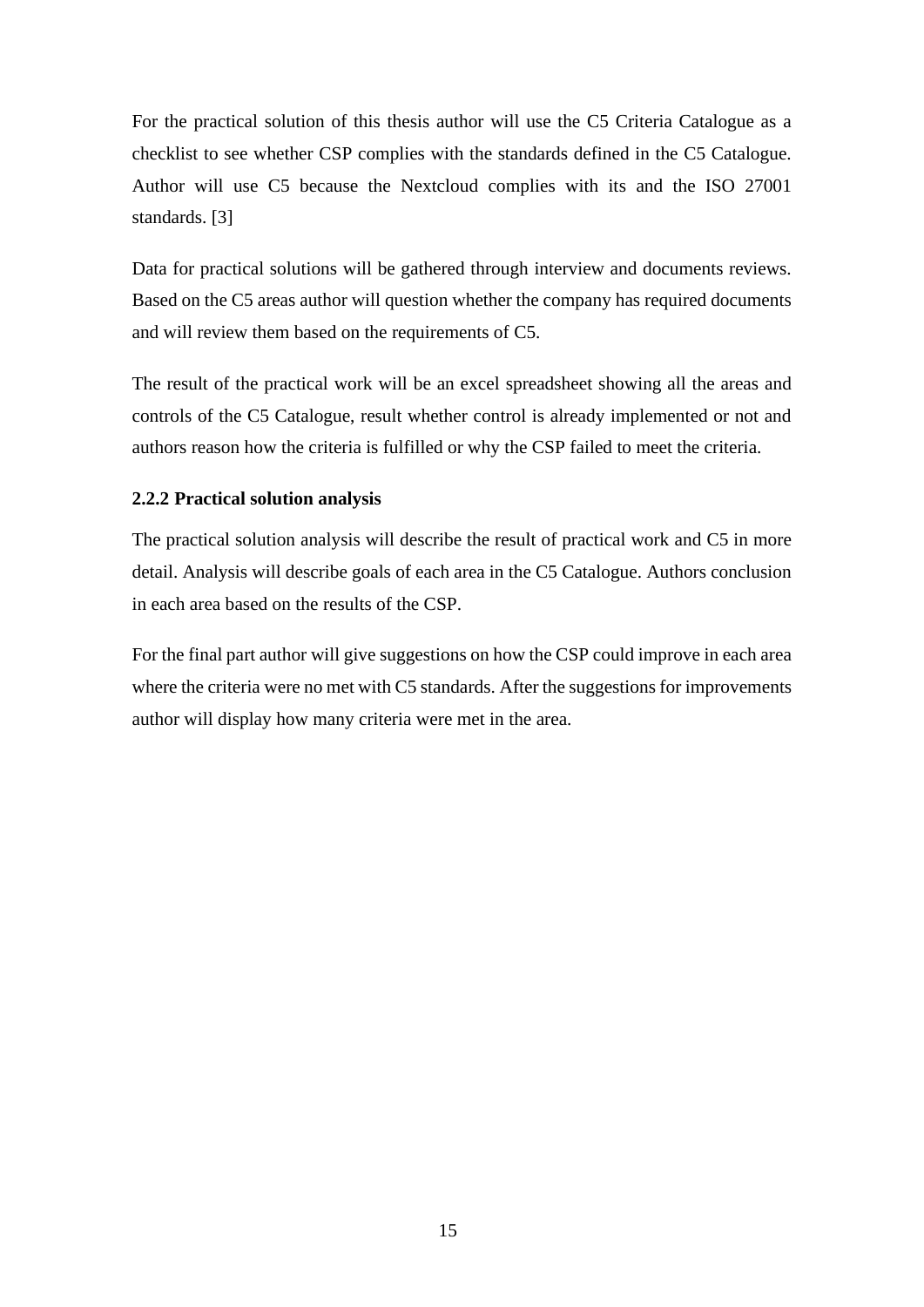# <span id="page-15-0"></span>**3 Comparison and analysis of BSI C5 and ISKE B 1.17 modules**

### <span id="page-15-1"></span>**3.1 Introduction to cloud security frameworks**

Overall goal of the cloud security is the protection of data, applications and infrastructure involved in cloud computing. [4] From this goal, a set of rules or functions to achieve the security are created. These rules make up the sophisticated security frameworks.

Cloud security frameworks are like regular security frameworks that provide a list of key functions to manage security related risks in our IT environments, the only difference is that cloud security frameworks are more specific and are mostly related to cloud environment.

Cloud security frameworks can even be modules of regular IT security frameworks and can be implemented separately or mix with other frameworks if the frameworks allow.

In this work author has chosen cloud security modules from two IT-security frameworks called BSI C5 and ISKE B 1.17.

#### <span id="page-15-2"></span>**3.1.1 ISKE B 1.17**

ISKE B 1.17 is a module of ISKE security framework or Three-level IT Baseline Security System ISKE. Before understanding B 1.17 module one has to understand ISKE itself. Republic of Estonia Information System Authority (RIA) dictates ISKE security framework as the following: "The goal of implementing ISKE is to ensure a security level sufficient for the data processed in IT systems. The necessary security level is achieved by implementing the standard organisational, infrastructural/physical and technical security measures." [2]

ISKE is based on German information security standard called IT Baseline Protection manual, IT-Grundschutz for short which has been adapted for Estonian needs. [2] The B 1.17 cloud module was added in ISKE version 8.00. The current version that author is working on is the latest version 8.06 of the framework.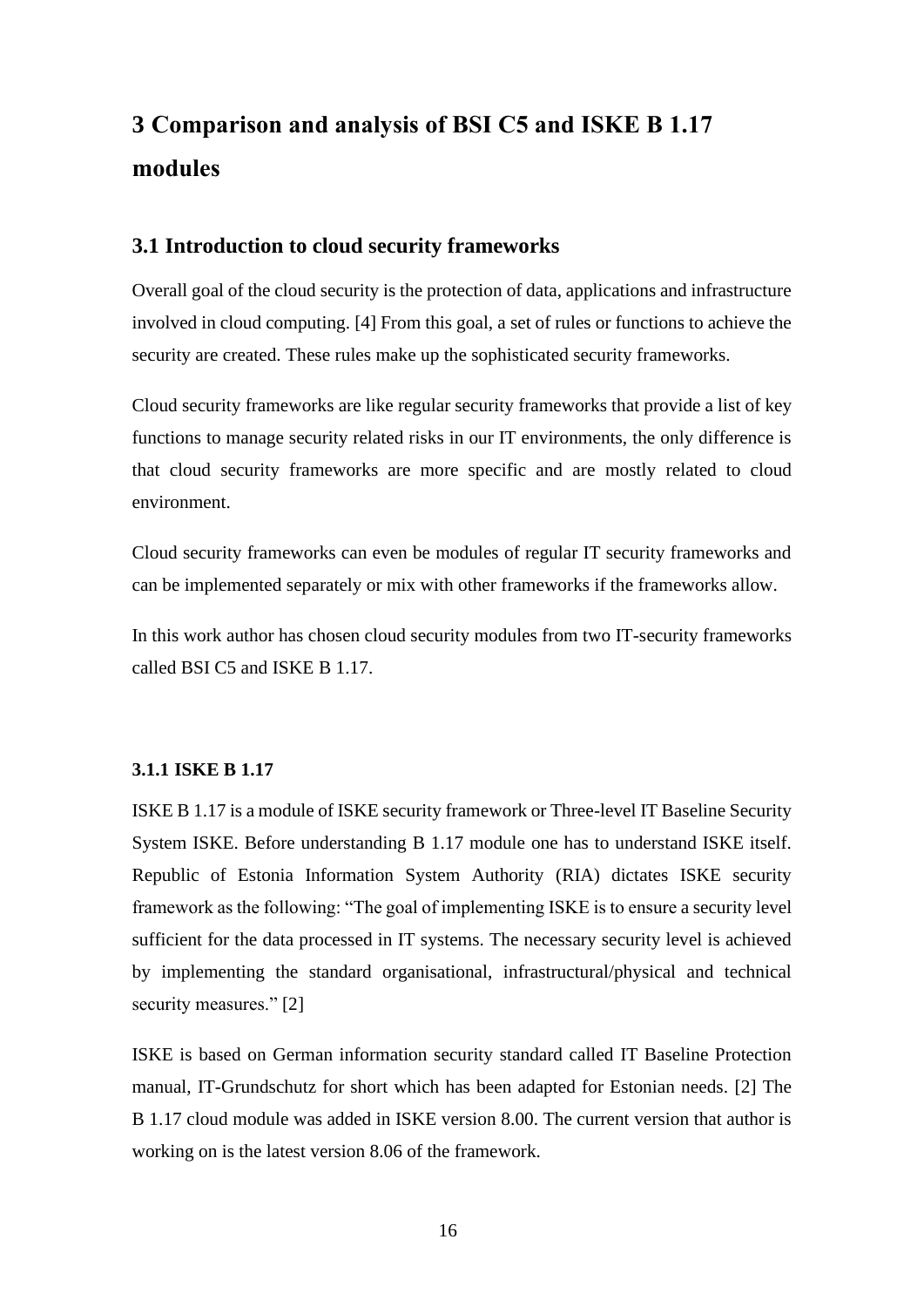#### <span id="page-16-0"></span>**3.1.2 BSI C5:2020**

BSI C5 is cloud security criteria catalogue of BSI security framework. The BSI framework contain recommendations by the Federal Office for Information Security (BSI) on methods, processes, procedures, approaches and measures relating to information security. [5]

The Cloud Computing Compliance Control Catalogue (C5) was released in BSI:2016 update. In the BSI C5:2016 cloud-specific functions and rules were called privacy controls, in the BSI C5:2020 these controls were renamed to criteria. [6]

In this work author will be working with BSI C5:2020 the latest version that contains 17 main objectives to achieve the security purpose of this framework. Each main objective is future broken down to sub-objectives or criteria required to achieve the main objective as described in Figure 2.



Figure 3 Structure of C5 Criteria Catalogue (Source: Author created)

<span id="page-16-1"></span>The C5 criteria are mainly divided into basic, additional criteria and supplementary information. In addition there is complementary customer criterion and information on the possibilities of continuous auditing as described in Figure 3. From BSI standpoint basic criteria means minimum level of information security that that company cloud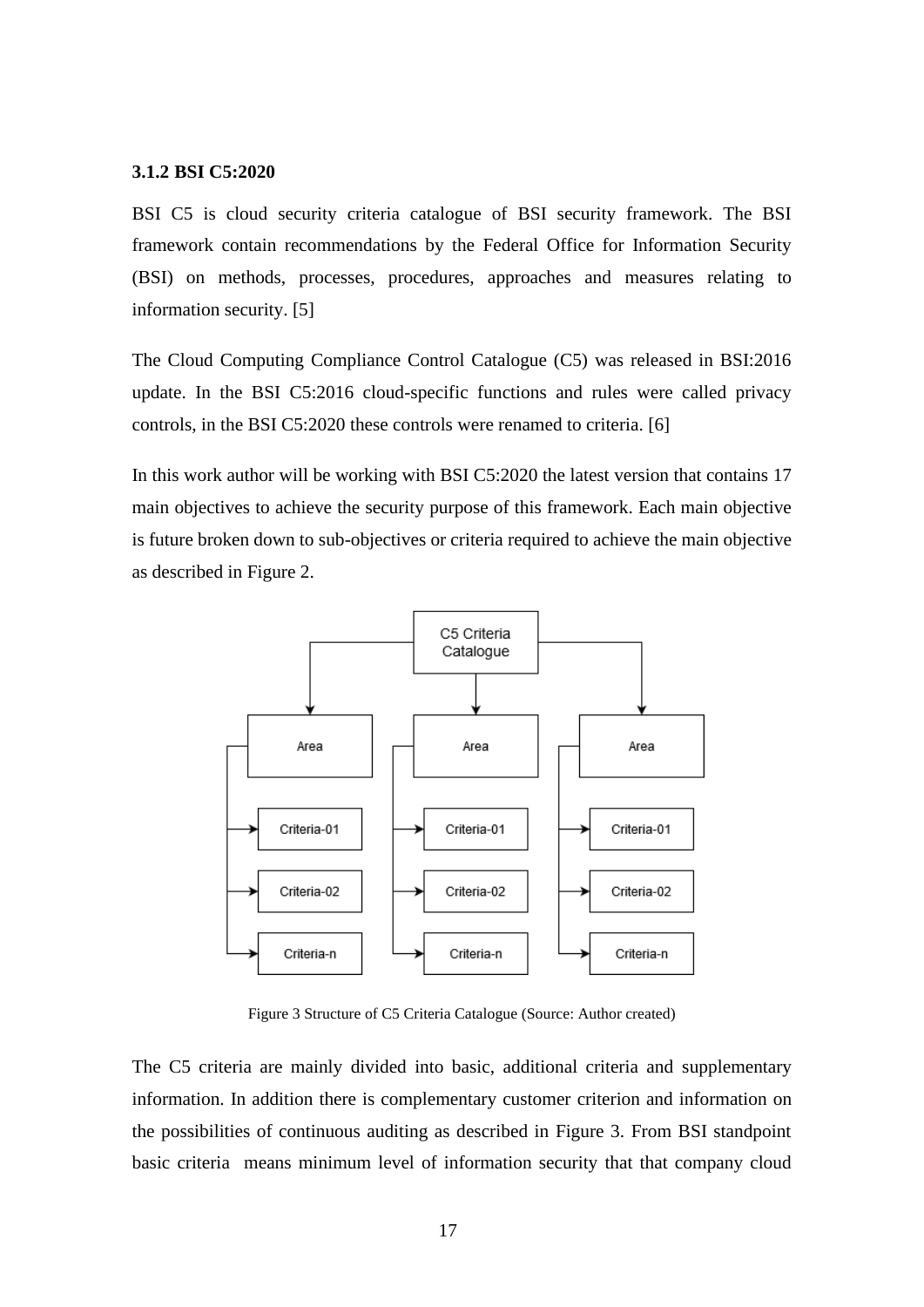service must ensure their customers. Additional criteria may come in handy with customers that have higher protection needs such as government institutions or highprofile clients. Supplementary information gives a bigger picture or overview of the applicable criteria. Complementary customer criterion provides information about what customers could implement with the controls. As the name says continuous auditing provides information about the possibility to continuously monitor the practical aspects of the criterion such as monitor log fails regular scans and more.



Figure 4 Structure of the Criteria (Source: Author created)

#### <span id="page-17-1"></span><span id="page-17-0"></span>**3.2 Overall structure and control dependencies**

The structure of BSI C5 is quite straightforward, it pretty much acts as a standalone framework. Only in Organisation of Information Security (OIS) it references the use of ISMS from ISO 27001 standards. C5 does not reference other BSI modules. Some areas like Security Policies and Instructions (SP) act as a dependency for other areas to use as defined policies and instructions as shown on Figure 5.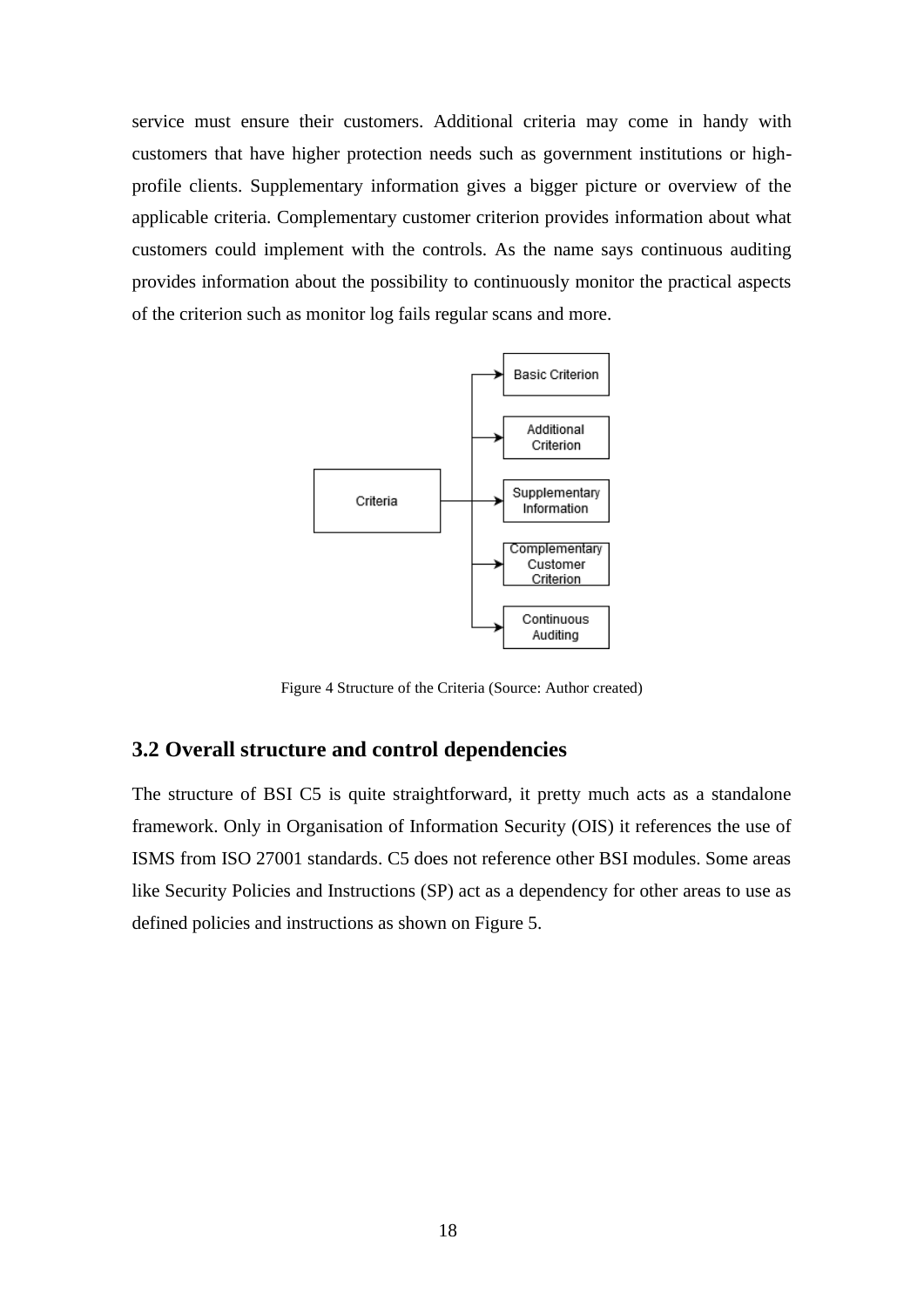

Figure 5 C5 criteria dependency schema between Areas (Source: Author created)

<span id="page-18-0"></span>On the other hand the ISKE B 1.17 cloud security module does not act as a standalone cloud security module. It depends on other ISKE framework modules such as:

- Module B  $5.21$  Web applications
- Module B  $5.24$  Web services
- Module B 3.303 Storage systems and storage networks
- Module B 3.304 Virtualization
- Module B  $1.7 -$ Crypto concepts
- Module B  $1.11 -$ Outsourcing
- Module B 1.14 Security policies management

With this kind of concept, other modules will also have to be addressed, since the B 1.17 is dependent on them and they relate to the cloud environment. On the Figure 6 author shows the B 1.17 dependency structure visualised way. This schema relates only to B 1.17 and does not exclude the possibility of other modules that B 1.17 is depending on, to also depend on other modules.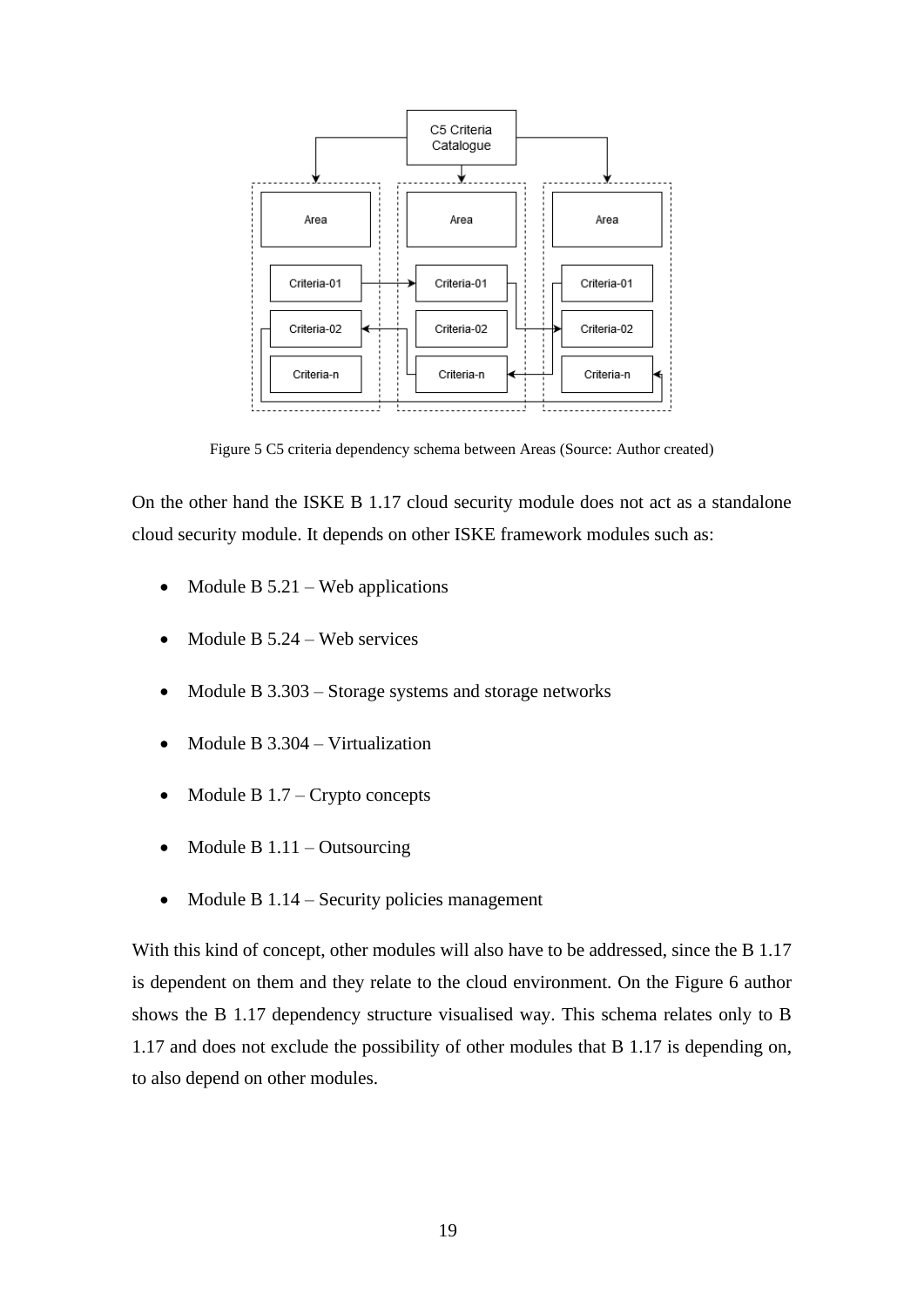

<span id="page-19-3"></span>Figure 6 B 1.17 module dependency schema (Source: Author created)

### <span id="page-19-0"></span>**3.3 Similarities between BSI C5 and ISKE B 1.17**

#### <span id="page-19-1"></span>**3.3.1 Security Policies**

The first similarities author noticed between the two frameworks are the importance of security policies and regulations including detailed documentation. This also includes the employees understanding of these policies. Author found that the topic of the policies range from ISKE G 2.1, G2.2 to G2.4 from shortcomings section and M 2.535 from implementation section. This in general matches the C5 SP Area. This is also a very obvious area for any security related framework.

#### <span id="page-19-2"></span>**3.3.2 Cryptography**

The Concept of Cryptography is important to every cloud security framework since it ensures the authenticity, integrity and confidentiality of information. Cryptography ensures the transmission encryption of cloud customer data over the public network. It defines the latest and most secure cryptographic algorithms for usage. Ensures the usage of latest version of Transport Layer Security (TLS). Gives guidelines for public/private key management and describes possible attack vectors related to secrets, keys and certificates. Related controls are B 1.7 of ISKE and CRY from BSI.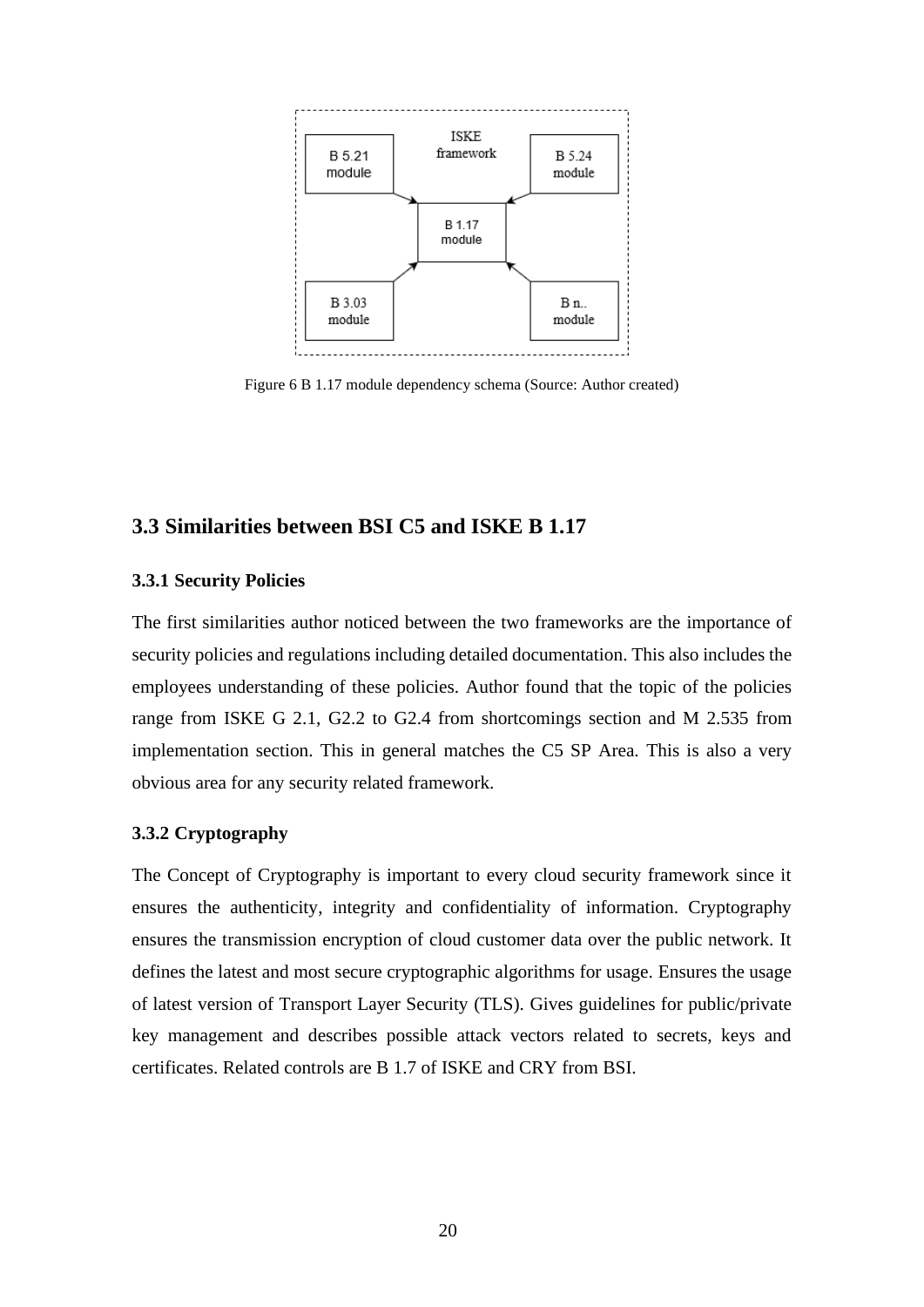#### <span id="page-20-0"></span>**3.3.3 Audit**

Both frameworks define the guidelines for auditing and continuous audit. Rules for audits determine that an external specialist has to go to CSP at least once a year and verify that they still comply. This also includes possibilities to get certificates for complying with other standards such as ISO or NIST. Continuous auditing defines guidelines for operations processes such as making sure that logs are monitored and more.

#### <span id="page-20-1"></span>**3.3.4 Cloud Service Provider Contracts**

Frameworks mention the Cloud Customer contracts with CSP's. This means data confidentiality and integrity contracts and CSP rules on access rights to customer data. [7] Any CSP contracts with third party and sub-contractors. Defined policies for termination of contracts between CSP and Customers. Ensuring data immediate deletion after termination.

### <span id="page-20-2"></span>**3.4 Differences between BSI C5 and ISKE B 1.17**

One of the clear differences was that ISKE has policy called "Creation of the Strategy for using Cloud service, M 2.534". It describes thorough analysis of economical, technological and security aspects even before the creation of the cloud service. [8] This control offers thorough analysis if it is beneficial to create cloud service or not. This also includes the Cloud service importance in the organization as a "whole". C5 just focuses on the implementation of the framework and not benefits strategy.

Author also notices that the B 1.17 emphasizes a lot on application and service part of the cloud which is handled by B 5.21 Web applications. It offers in-depth review of attack vectors such as SQL injection and authentication flaws form OWASP Top Ten and more. Where as the C5 wants the CSP to make their own analysis of potential threats and gives overall guidelines what to look into and analyse.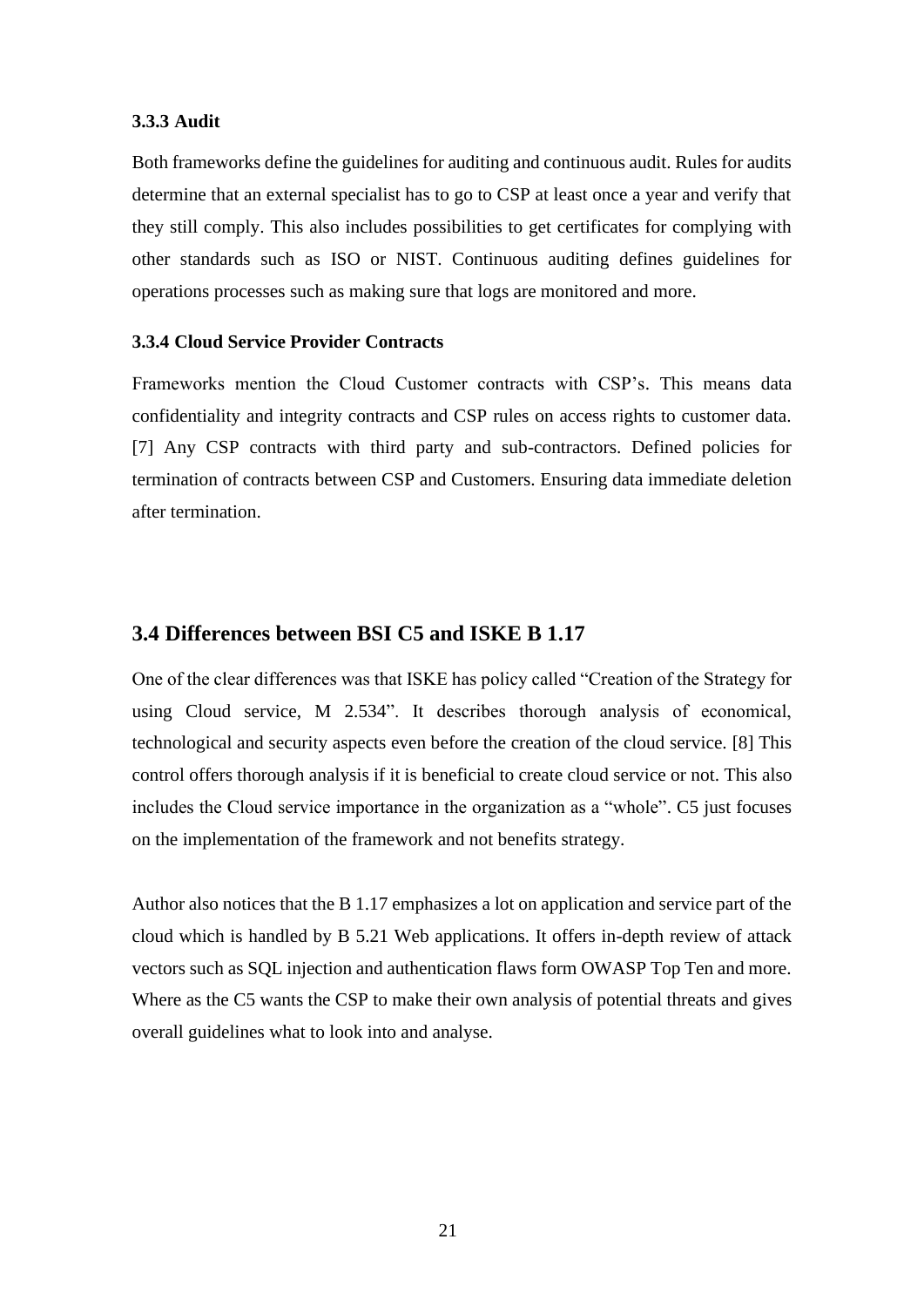## <span id="page-21-0"></span>**3.5 The Value of ISKE B 1.17**

Overall the ISKE B 1.17 is a great framework that places great importance to detail, while the C5 focuses on the overall scope and requirements for each criteria. ISKE introduces many new categories such as:

- Potential technical difficulties
- Potential threats for the systems
- Potential human errors

All of these points are carefully planned out and described using examples giving the CSP who plans to implement ISKE more understanding of what policies and guidelines to document. The B 1.17 also has security level for each control such as L, M and H for the framework implementation part, so the CSP knows what kind of level to expect when implementing controls. [9]

As CSP is dealing with SaaS service model where customers use the web applications to access the cloud, the B 5.21 which the B 1.17 is dependent on describes the web application protocols and attack vectors very deeply. It gives a great overview of many threats and vulnerabilities which the C5 does not.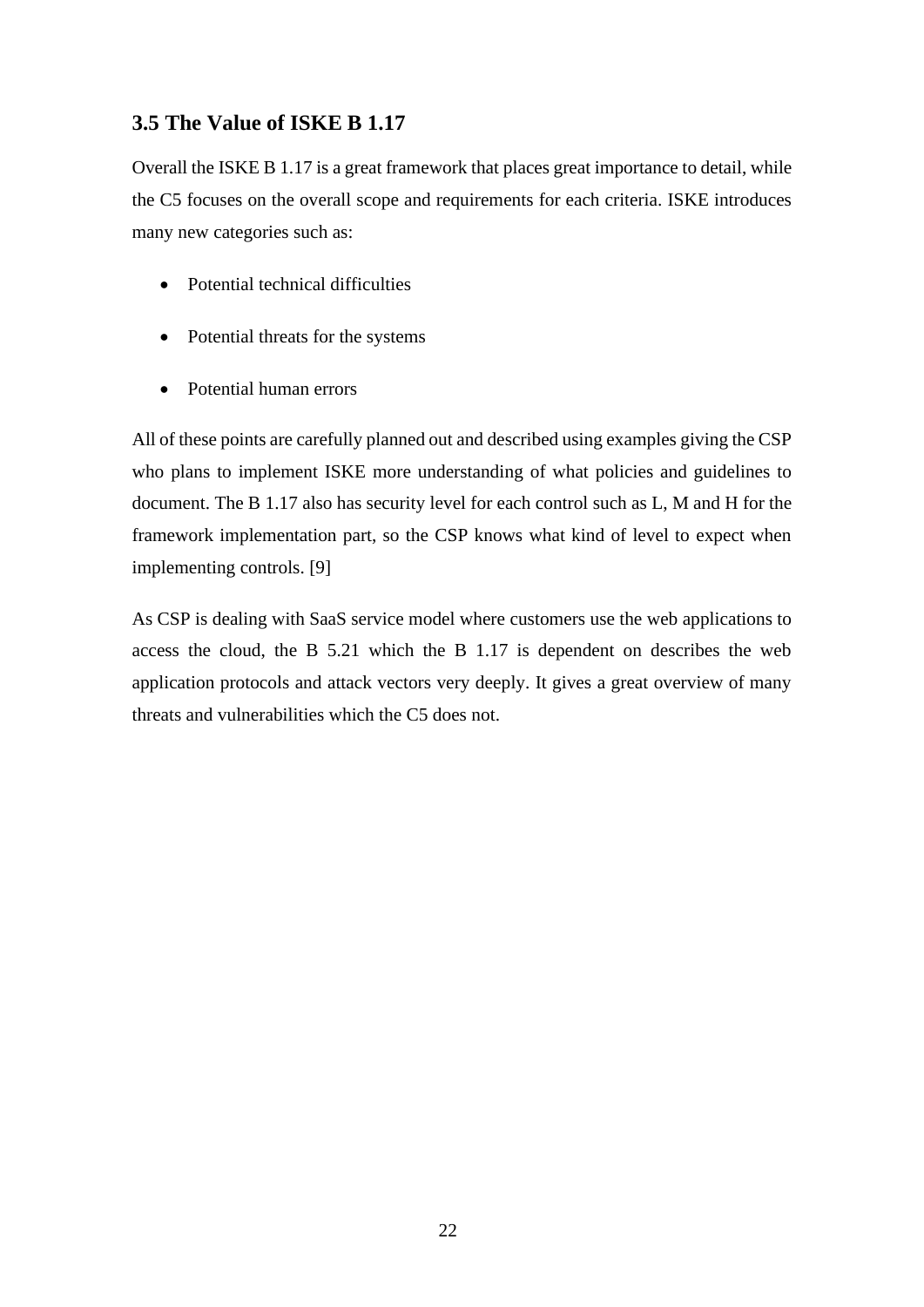## <span id="page-22-0"></span>**4 Practical result analysis**

### <span id="page-22-1"></span>**4.1 Organisation of Information Security (OIS)**

Goal: The OIS deals with implementing information security management system (ISMS) within the organisation. An Information Security Management System describes and demonstrates your organisation's approach to Information Security. [10]

Conclusion: All of the criteria described in the OIS failed to comply since the company has not implemented any security frameworks or ISMS. Risk management system or policies related to it are non-existent.

The result of OIS criteria could be improved by implementing an actual ISMS or cloud security framework. The OIS-01 suggests looking at the ISO/IEC 27001 standards for more information. This would improve the CSP security level by huge margin and also allow it to comply with C5 OIS criteria and many more criteria from other areas.

Result: 0/7 of the criteria fulfilled

#### <span id="page-22-2"></span>**4.2 Security Policies and Instructions (SP)**

Goal: This area defines the overall security policies and instructions made by the CSP for their cloud environment. This is also important for other areas and criteria that depend on the policies defined in the SP.

Conclusion: CSP fails to comply with all criteria in this area. Reason is related to the undefined and non-existent instructions and policies regarding cloud security. The SP is a base for many other criteria such as Operations (OPS) and prevent the CSP of offering best security in any area that depends on the policies defined in the SP.

The result of SP criteria could be improved with well documented security instructions and guidelines provided for all employees or implementing a security framework. Possibly implementing ISMS. This includes:

- Risk management
- Defining employee roles and responsibilities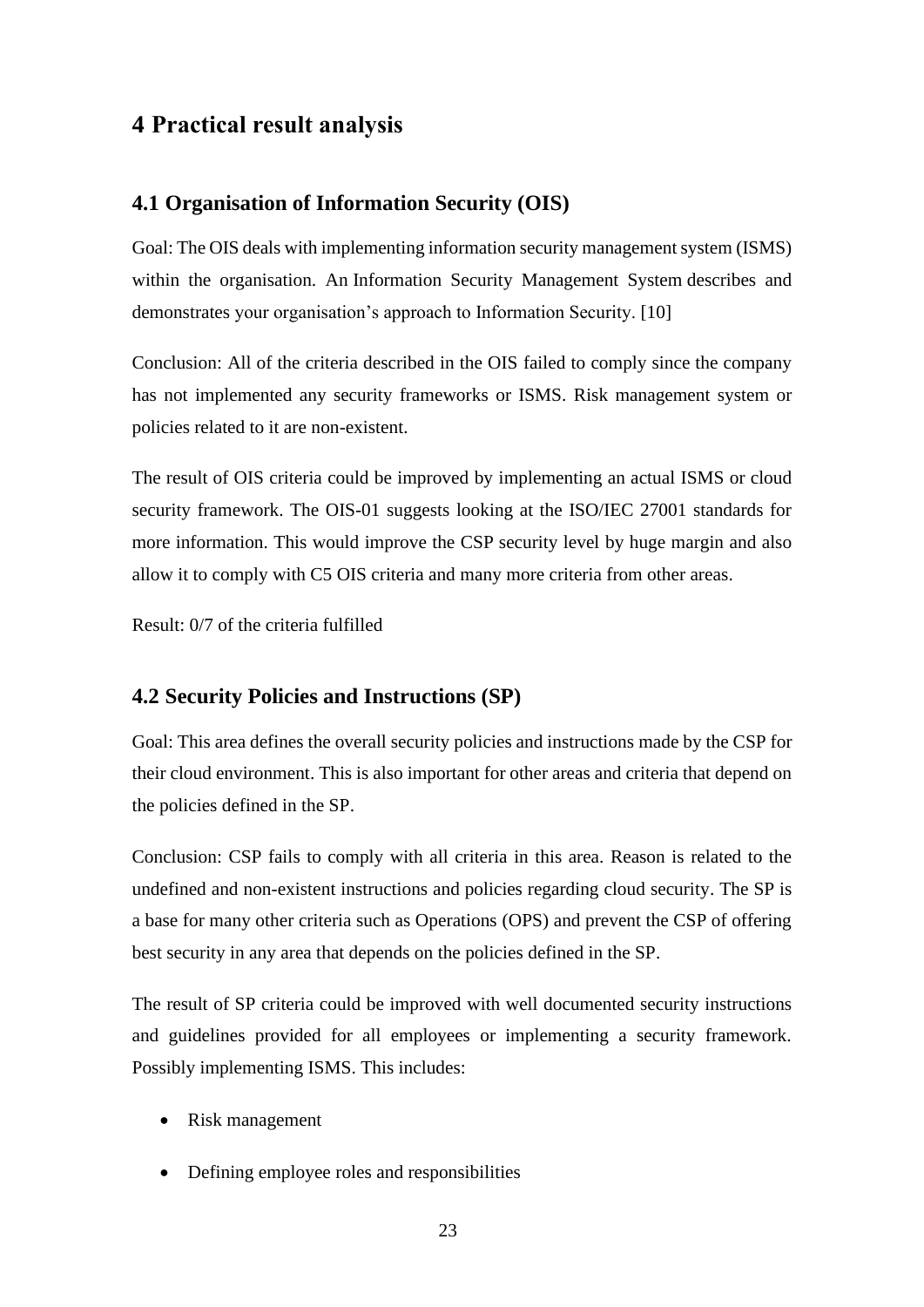- Security Strategy
- Review of defined policies

Result: 0/3 of the criteria fulfilled

## <span id="page-23-0"></span>**4.3 Personnel (HR)**

Goal: Employee awareness on information security and understanding their role and responsibilities in their organisation. This also includes the procedures after the termination of the employee contract.

Conclusion: Documentation and guidelines for any security awareness training is not defined. The employees of the CSP all have certain amount of self-taught security awareness, but have not gone to any training or possess any security related certificates.

The result of the HR could be improved documented disciplinary measures for the employees. Employees should also be sent to security training at minimum of every six months.

Result: 4/6 criteria fulfilled

## <span id="page-23-1"></span>**4.4 Asset Management (AM)**

Goal: Secure assets management of the organisation from acquisition and commissioning to decommissioning and disposal.

Conclusion: Cloud service scored very well in this area. The company has a good asset management system. Assets are documented and classified in the management tool called iTop. ITop is an Open Source web application for the day to day operations of an IT environment. [11] Acquisition of assets goes through review and planning. Disposal is handled by an experts. The CSP has well documented policies for employee hardware, software and malware scanner. Employees must verify their assets once a year.

Although CSP scored very well in this area with the base criteria, there are always additional criteria to be applied which offers more reliable security measures. The AM-01, AM-05 and AM-06 have additional criteria that the CSP does not comply with.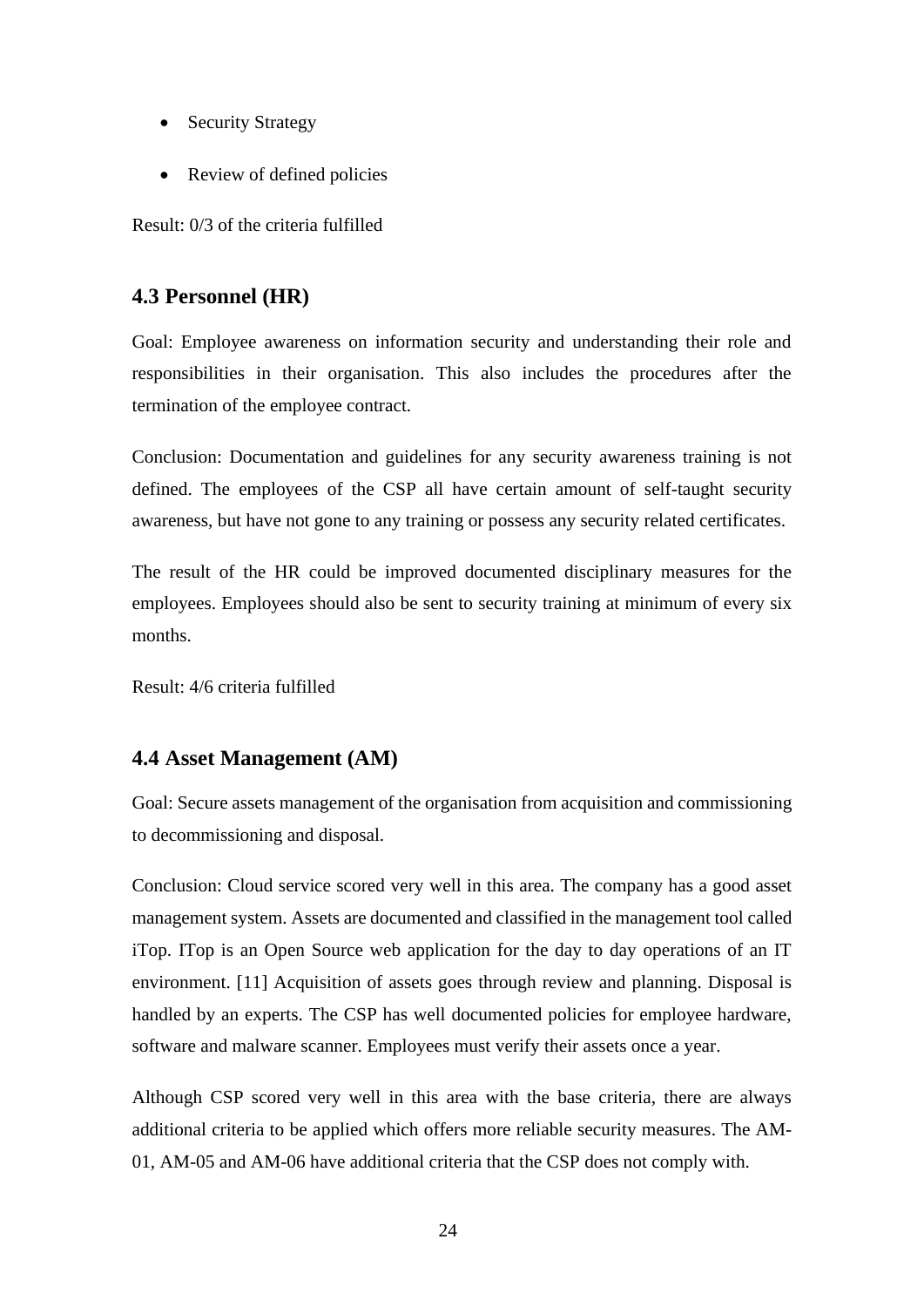Result: 6/6 criteria fulfilled

### <span id="page-24-0"></span>**4.5 Physical Security (PS)**

Goal: Secure environment against unauthorised access and prevention of service outage in the premises where the cloud service is provided.

Conclusion: Cloud service scored decently in this area. Physical site of the servers is in secure datacentre in Telia. They have strict access to the server room and all racks are protected with locks to prevent any unauthorized access to hardware. Fire and smoke systems are implemented.

The main concerns in this area are the missing documentation regarding the requirements of physical environment security for the CSP. The second concern is missing redundancy for the cloud service. Currently there is no plan to implement redundancy for the service due to company being on a very small operation scale.

This area could be improved by well documenting the physical environmental guidelines and defining a redundancy model for cloud service.

Result: 5/7 sub-criteria fulfilled

#### <span id="page-24-1"></span>**4.6 Operations (OPS)**

Goal: As the name of area says, it's for ensuring that operations of the cloud service run smoothly. Plans are implemented for monitoring, malware protection and irregular events such as malfunctions and failures.

Conclusion: Cloud service scored decently in this area. Most of the concern is due to missing documented policies and guidelines for the operations part. Also there are no procedures for regular testing of the operations. But most of the practical criteria are fulfilled. Company has good monitoring system called Zabbix. Zabbix is a mature and effortless enterprise-class open source monitoring solution for network monitoring and application monitoring of millions of metrics. [12] Zabbix covers most of the practical monitoring part of this area. Then there is also issue with the vulnerability and incident management which has not been documented by the CSP. But a part of it is also application side which Nextcloud covers with detailed documents.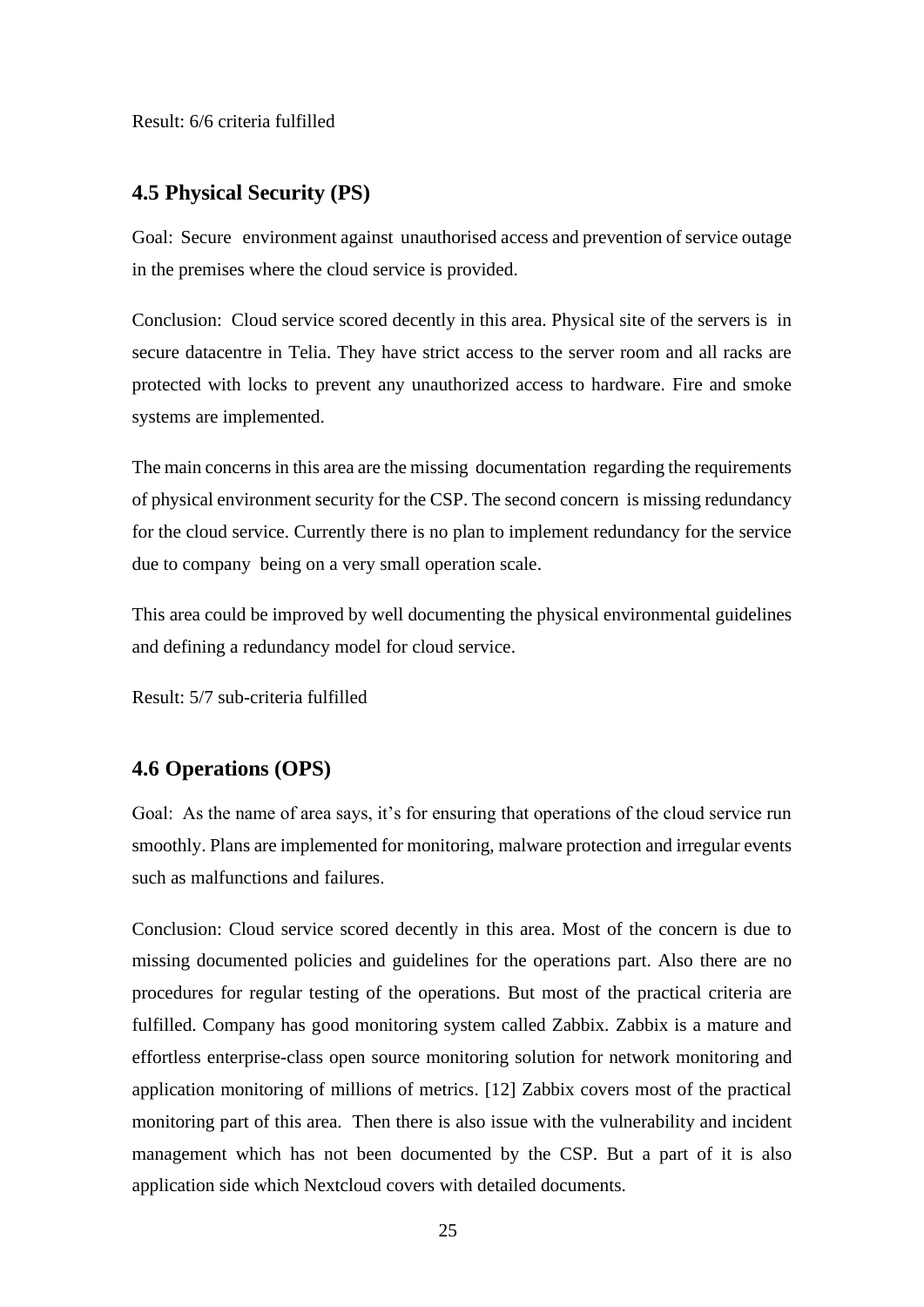Result: 17/24 criteria fulfilled

## <span id="page-25-0"></span>**4.7 Identity and Access management (IDM)**

Goal: Secure and correct authentication and roles for the users of cloud service.

Conclusion: There is some unmet criteria for this area. Most of it is due to missing documentations for the user rights management. There are policies and guidelines for regular access rights review and privileges. This also includes some password policies, user locking and deactivation due to inactivity.

This area could be improved by writing well defined user rights management policies. The user rights policies are actually something that should always be implemented whether actual framework is used or not. Since customer user rights should be well defined to prevent any trouble in the future with the legal side.

Result: 5/9 criteria fulfilled

## <span id="page-25-1"></span>**4.8 Cryptography and Key Management (CRY)**

Goal: To protect confidentiality, authenticity and integrity of the information using state of the art encryption and cryptographic mechanisms.

Conclusion: Cloud service scored well in this area. This is due to SaaS cloud service model. Where most of the cryptographic side is handled on the application side. Nextcloud is known for its security, it uses state of the art encryption techniques for securing information data during transfer process and also storing it.

The only downside in this was documentation. Since Nextcloud allows many encryption techniques we as a cloud service provider should document it and define the policy to use the latest and the greatest measures available.

Result: 3/4 criteria fulfilled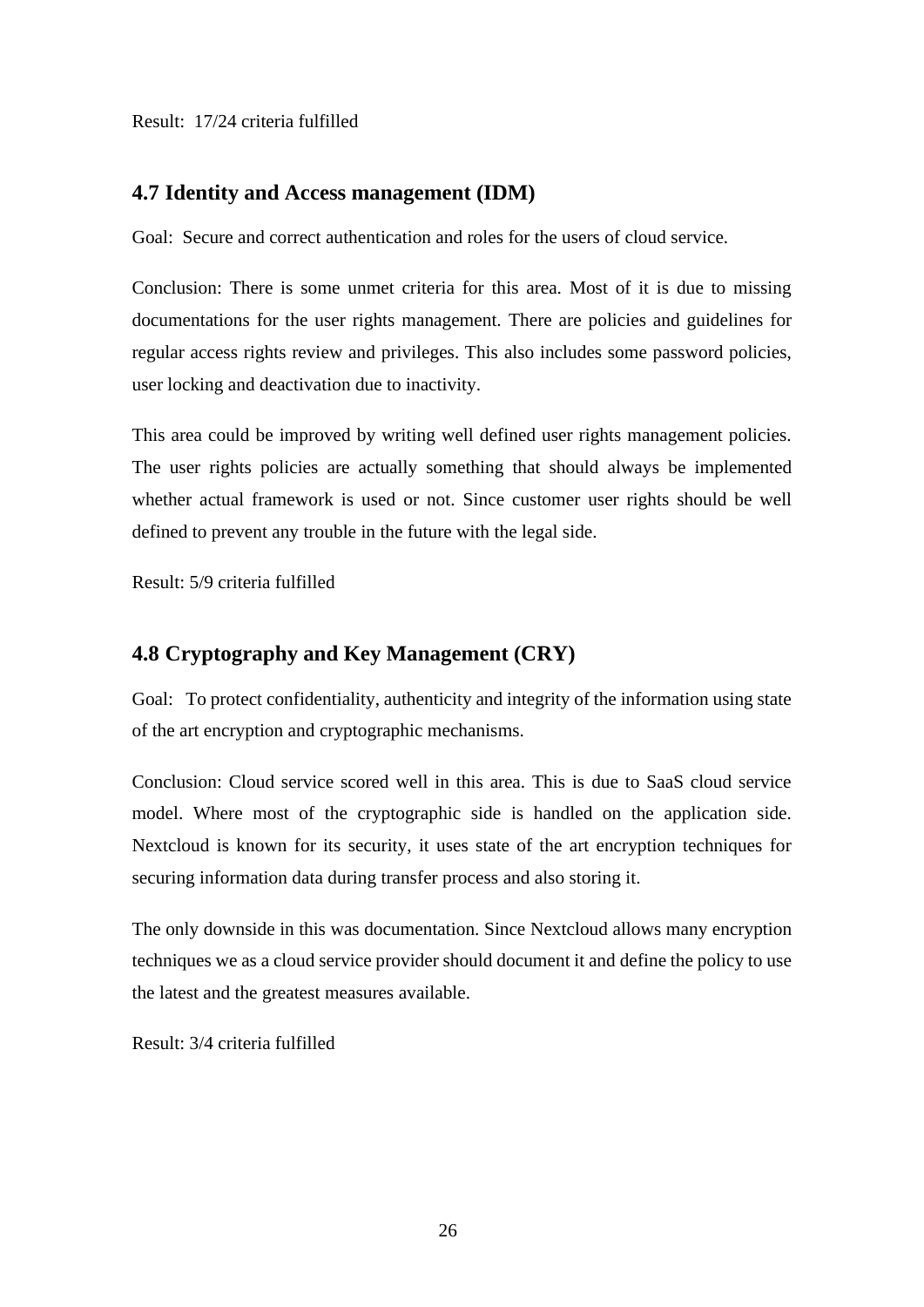## <span id="page-26-0"></span>**4.9 Communication Security (COS)**

Goal: The goal of this area is the protection of information in the networks. This includes segmentation of administration and public cloud user networks.

Conclusion: The practical side of this area exists. Networks are well segmented and secured. Network topology is documented and monitored live with notifications if any irregularities happen. The criteria that is not met is related to the undefined and missing documentation of the CSP network policies and organizational safeguards.

To improve this area, well documented policies for CSP network should written.

Result: 5/8 criteria fulfilled

## <span id="page-26-1"></span>**4.10 Portability and Interoperability (PI)**

Goal: To allow customers access to the cloud service. This includes thing like contractual agreements of scope the CSP provides to the customer and procedures after termination of contract with the client.

Conclusion: The CSP failed in one of the criteria. Currently there are no documentation for interfaces. This could be improved with clearly defined documentation on interfaces.

Result: 2/3 criteria fulfilled

## <span id="page-26-2"></span>**4.11 Procurement, Development and Modification of Information Systems (DEV)**

Goal: The goal of this area is to provide information security for the development of the CPS' information systems.

Conclusion: In this are the Cloud Service Provider scored badly. This is also one of the debatable areas. Since the Cloud Service Provider outsources the technology used for the providing the cloud service. Author thinks that the development of application side criteria can also be filled by Nextcloud. The overall development of the information system using the application is the CSP's side.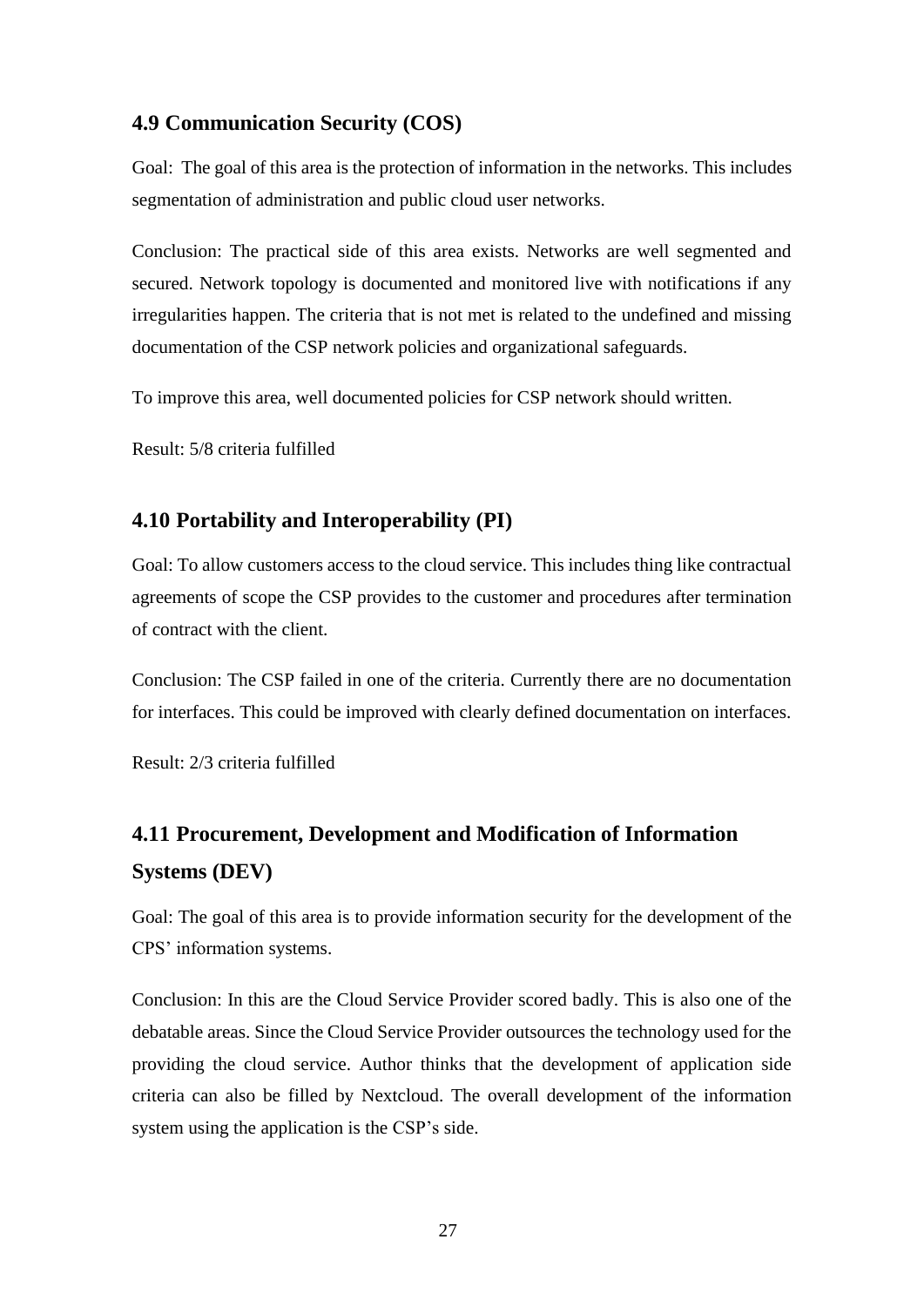To improve the unfulfilled criteria, the missing documentation of the development of the information system should be written, this includes risk assessment strategy of the development. Also one of the important points is to create a test environment to test any new configurations to the system. Currently there is only live environment for the customers.

Result: 1/10 criteria fulfilled

## <span id="page-27-0"></span>**4.12 Control and Monitoring of Service Providers and Suppliers (SSO)**

Goal: Security of the information that the subcontractors of the CSP can access and monitor.

Conclusion: The CSP also scored badly here, none of the criteria were met. Currently there are no subcontractors for the CSP, so such guidelines were never needed. Criteria were not met due to unwritten policies. This area is mostly about documented policies and strategies concerning the subcontractors. This could be improved by writing the policies specified by the specifications in the framework.

Result: 0/5 criteria fulfilled

## <span id="page-27-1"></span>**4.13 Security Incident Management (SIM)**

Goal: To manage and process security incidents.

Conclusion: The CSP did not do well in this area. Policies and guidelines for managing security incidents are non existent. The CSP only manages security incidents on the go, but does not follow any procedures regarding that.

This area could be improved by writing comprehensive guidelines and policies how to manage any security incident that may happen. This could also include setting up Community Emergency Response Team (CERT) consisting of few members who have adequate knowledge in the field of information security and are given responsibility to respond to such incidents.

Result: 1/5 criteria fulfilled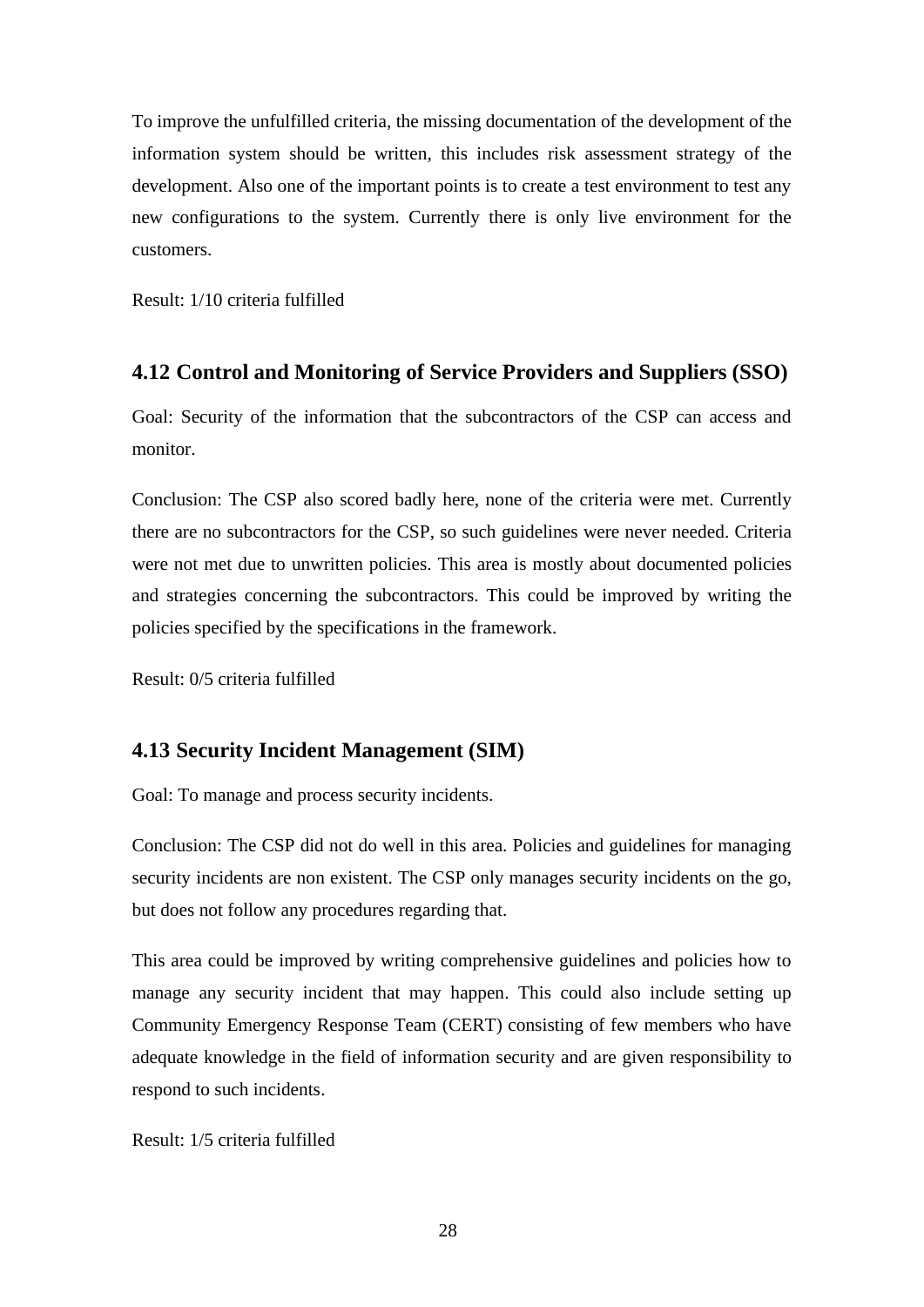## <span id="page-28-0"></span>**4.14 Business Continuity Management (BCM)**

Goal: The goal of this area is managing the business side of security. It requires described policies of the security incident impact on the business continuity.

Conclusion: The CSP did not score well in this area. Policies for managing business continuity after the impact of a security incident are non existent. There is no testing or anything practical done to improve the area.

To improve this CSP has to build analysis policies and instructions for the business continuity. Do practical testing of the defined policies and continuously update and verify the policies and management plan.

Result: 0/4 criteria fulfilled

## <span id="page-28-1"></span>**4.15 Compliance (COM)**

Goal: COM deals with legal aspects of the cloud service. This ensures that monitoring, maintenance are done according to regulations. Managing regular audits.

Conclusion: Currently none of the criteria in this are fulfilled. All legal compliance documents are missing according to author.

To improve this area, CSP has to write legal compliance documents and regulations for the cloud service. Write legal policies for external audits.

Result: 0/4 criteria fulfilled

## <span id="page-28-2"></span>**4.16 Dealing with investigation requests from government agencies (INQ)**

Goal: Handle legal government investigations. Allow government according to the legal requirements review information to cloud customers and limit access to the data.

Conclusion: As far as author knows the policies for such actions have not been clearly defined yet, so all the criteria are non-existent. But even without the policies cloud customers can be informed of such legal investigations.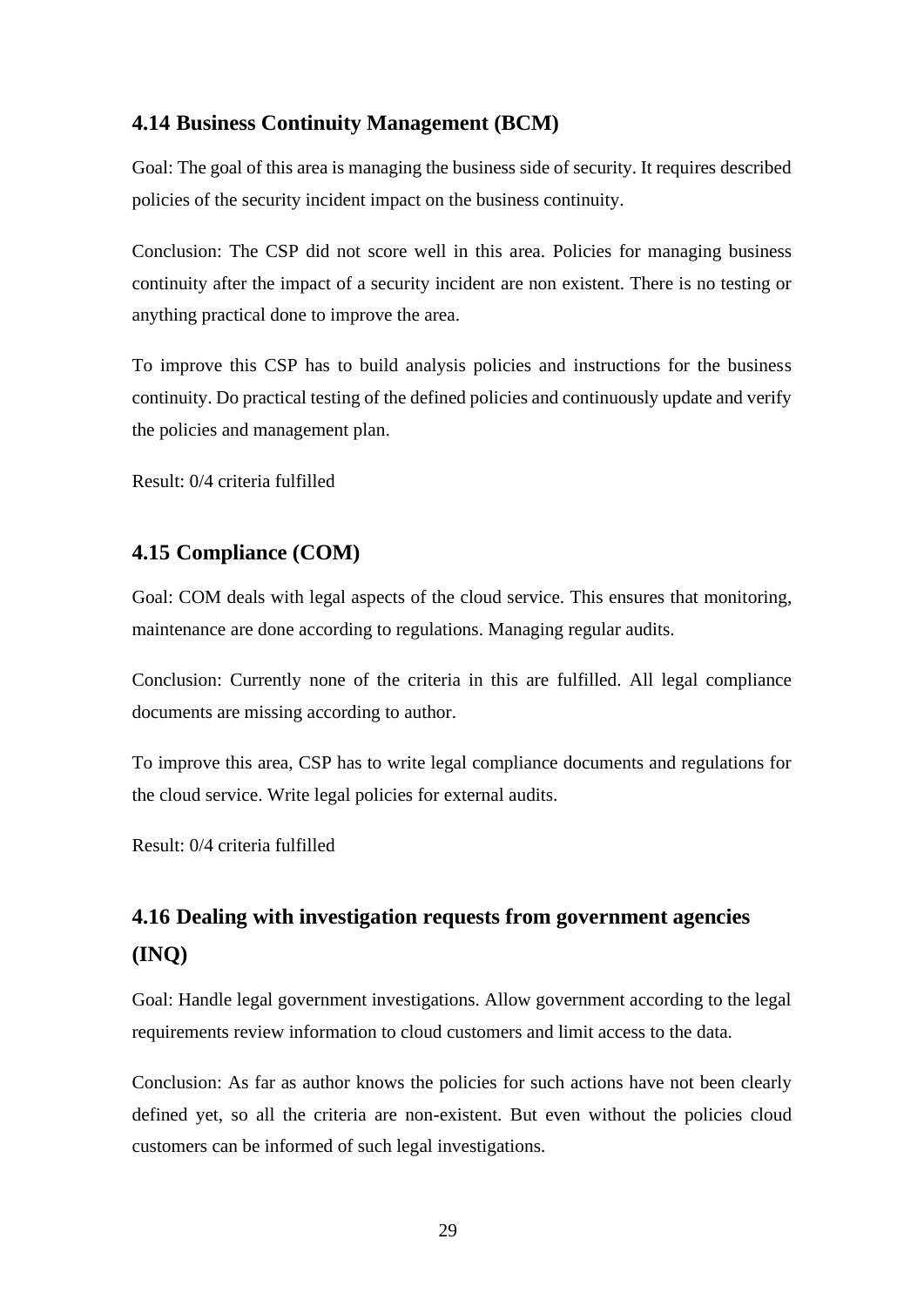To improve this area well defined documentation has to be written to manage any governmental investigations on the premises of CSP and cloud customers data.

Result: 0/4 criteria fulfilled

### <span id="page-29-0"></span>**4.17 Product Safety and Security (PSS)**

Goal: Provide latest security updates and inform cloud service customers of the latest vulnerabilities. This also includes providing secure authentication and troubleshooting for cloud customers.

Conclusion: The result of criteria fulfilled in this area are good. Most of the criteria are met on the application side. Nextcloud is knows to always offer latest updates. Nextcloud also has cloud service security scan website where customer can enter the address of the cloud service and the scanner test cloud service for known vulnerabilities and latest patch and update levels. The few unmet criteria are the result of missing documentation and guidelines for customers on how to securely use the service. The second unmet criteria is related to the location of the data. Unfortunately, currently there exists only one option.

This area could be improved with defined documentation and having another redundancy/backup datacentre somewhere else.

Result: 8/12 criteria fulfilled, 2 not applicable to the SaaS service model

#### <span id="page-29-1"></span>**4.18 Conclusion of practical solution**

The practical analysis gave us as a CSP very good overview of the security conditions related to our cloud services. Using the BSI C5 cloud security framework we were able to determine our missing security policies and regulations. The C5 framework was very good checklist tool for our case, since Nextcloud complies with BSI C5 and ISO 27001 standards. This helped us a little to separate some aspects of the outsourced application and our infrastructure using the C5 Catalogue.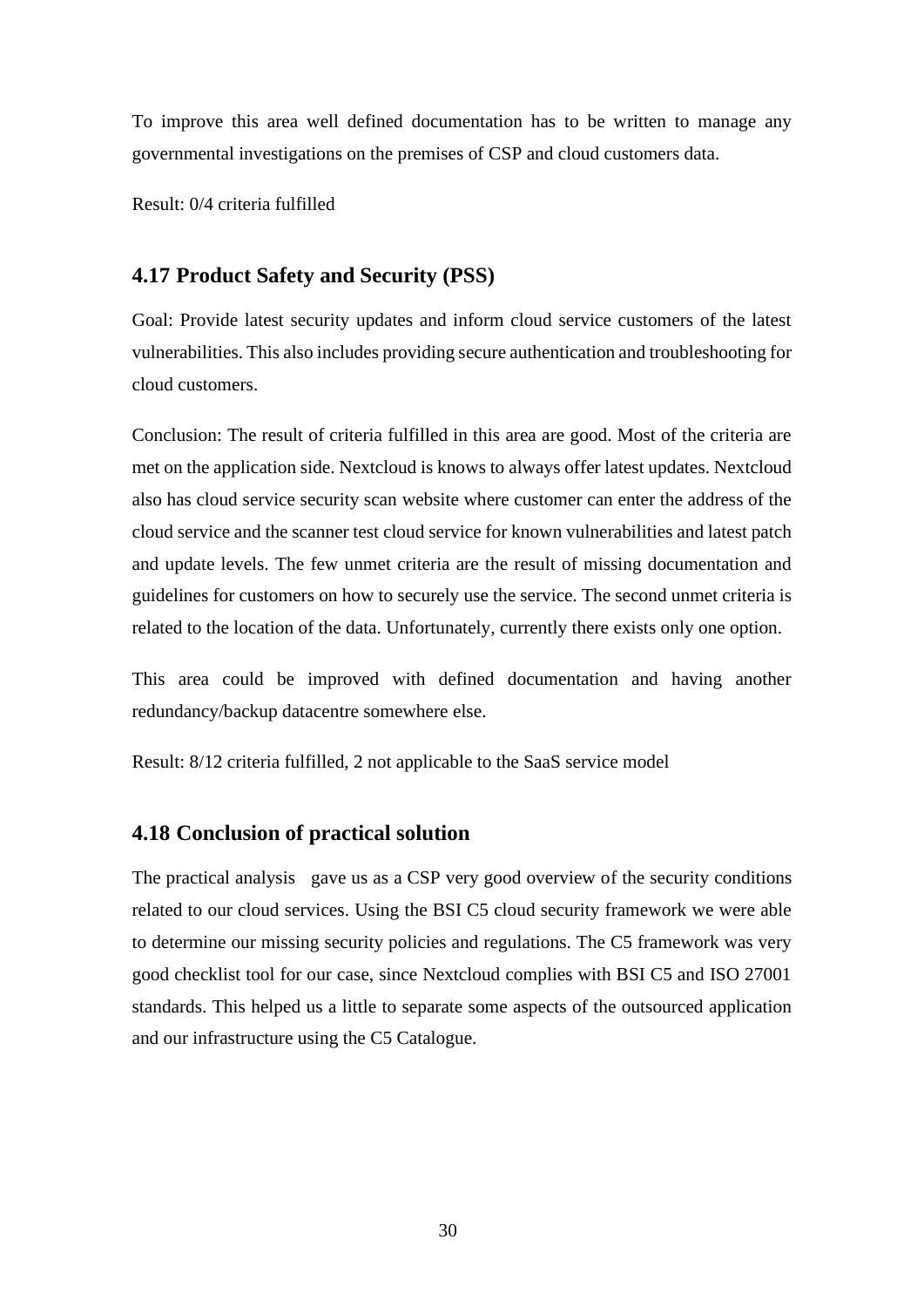

Figure 7 Statistics of the met and unmet criteria. (Source: Author created)

<span id="page-30-0"></span>The Figure 7gives a good statistical overview of the areas where the CSP has failed, where improvements could be made and what are the strong suite. Unfortunately 6/17 areas have completely failed to meet the standards. This is mainly due to missing these points:

- Information Security Management System (ISMS)
- Risk analysis management
- Any documented security policies for cloud service
- Security instructions for third parties and suppliers
- Business continuity management plans
- Legal and contractual policies for external audits

Most of the unmet criteria is to do with non-existent security policies and regulations. Fortunately there are some written policies and not all areas are failing. Asset management of the CSP is fully regulated. The CSP has a great asset management tool which has the ability to classify and label assets. Employees understand policies and regulations for safe-handling of company assets. CSP has good physical security of hardware and company assets. All the hardware and information systems are monitored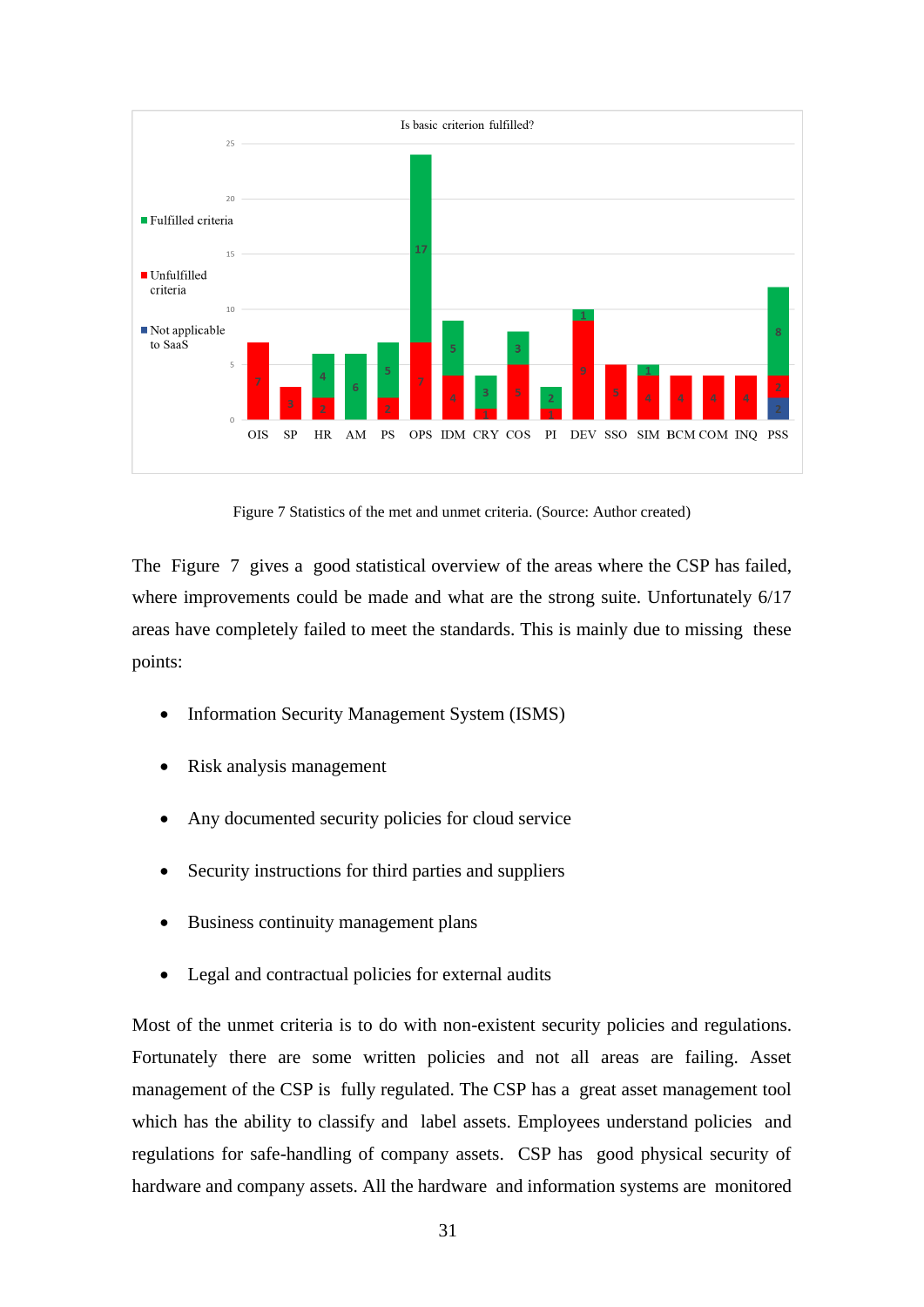24/7 by the CSP. Nextcloud provides us information confidentiality and integrity by offering latest security for authentication and session management. Cloud customers data is encrypted in storage and during transfer.

Author has pointed out where and how CSP could improve cloud security standards. author also thinks that since the CSP complies with under half of the criteria in C5 (55/121), the CSP should think of implementing the BSI C5 module of the framework for improved security. Perhaps not only the C5 but the BSI security framework as whole.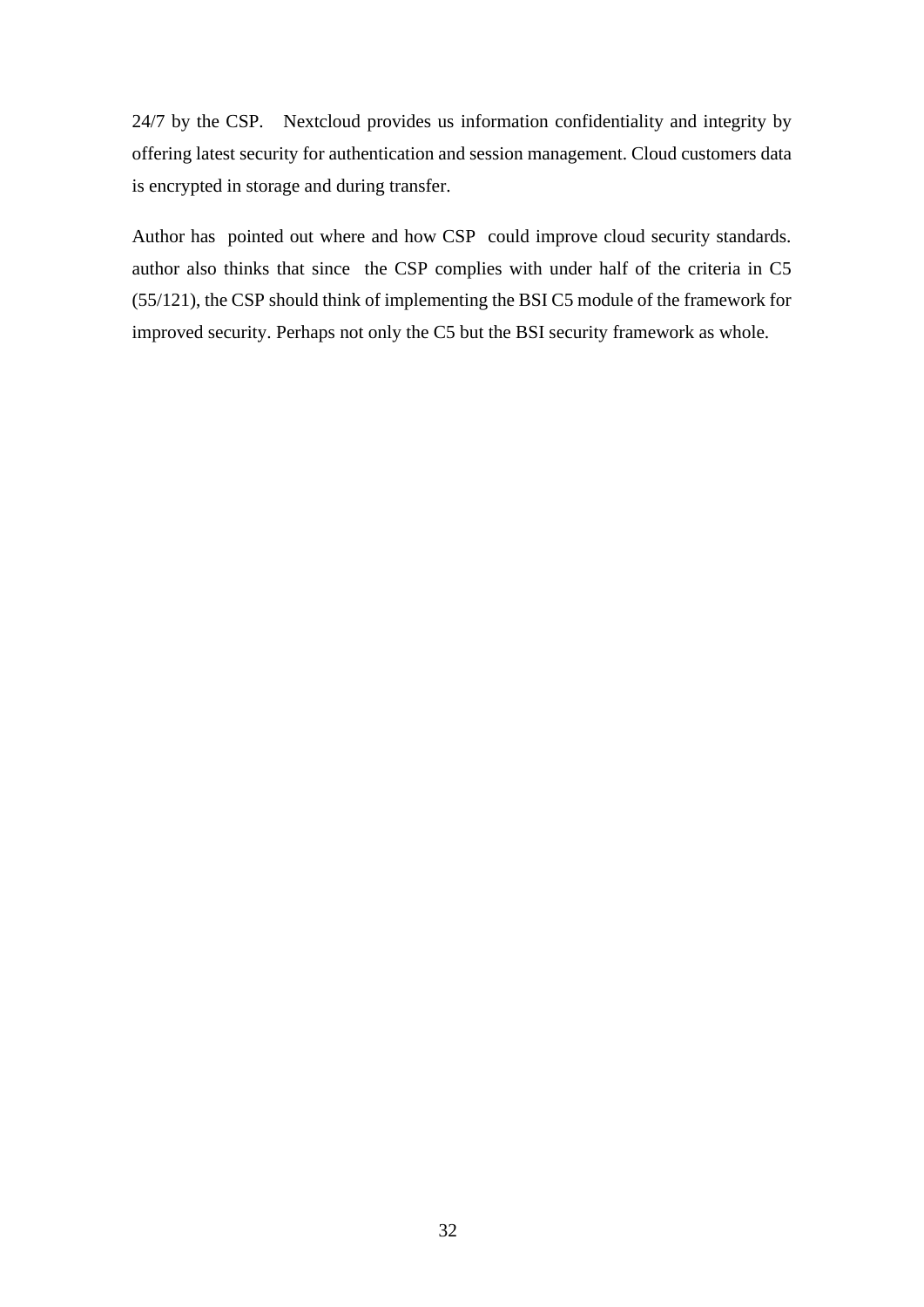## <span id="page-32-0"></span>**5 Summary**

The goal of this work was to compare two cloud security frameworks where one of the frameworks was based on the other. The mentioned frameworks are BSI C5 and ISKE B 1.17.

In the theoretical analysis author gave overview of the two frameworks, described the structures and how the controls of each framework depended on one another. Author also compared similarities and differences between the two and finally to find the value added by the ISKE B 1.17 which is based on BSI C5.

Based on authors analysis ISKE adds new things like more detailed controls, describes potential difficulties for the cloud, potential threats in more detail and describes possible human errors in cloud environment.

The practical goal of this work was to compare authors work cloud environment standards with the standards described in BSI C5 framework. C5 was chosen because of the certified compliance with the cloud platform that author used for his work.

Result of the practical work was a checklist of criteria compliances that were or were not met by the CSP. For the solution author did an analysis of practical work and gave suggestions in each area, how the CSP could correct and improve the standards.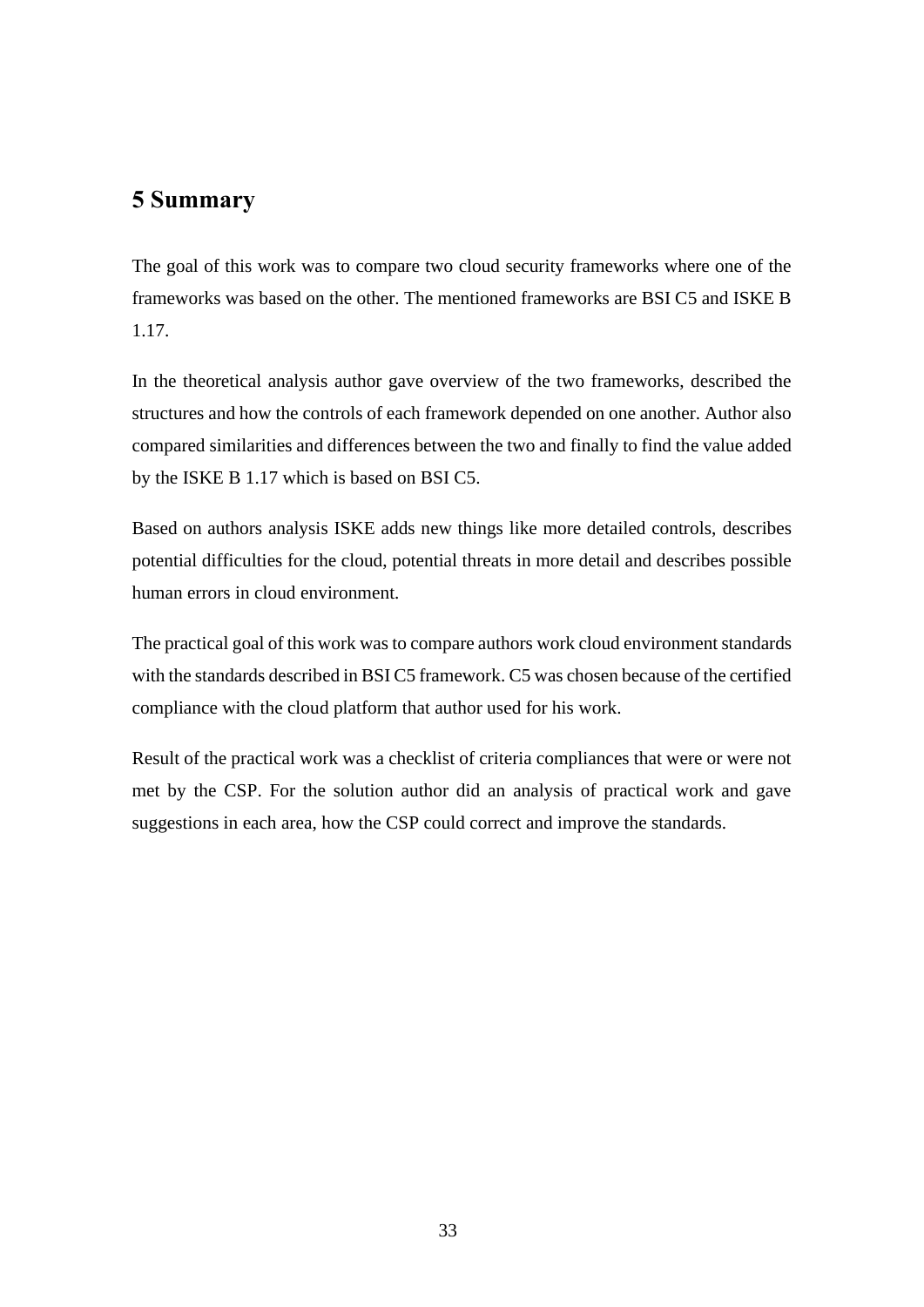## <span id="page-33-0"></span>**References**

[1] 10 critical cloud security threats in 2018 and beyond. [Online]. Available: <https://www.synopsys.com/blogs/software-security/10-cloud-security-threats-2018/> [Accessed 10 April 2020]

[2] Three-level IT Baseline Security System ISKE. [Online]. Available: https://www.ria.ee/en/cyber-security/it-baseline-security-system-iske.html. [Accessed 1 April 2020]

[3] Nextcloud Compliance Kit. [Online]. Available: [https://nextcloud.com/gdpr/.](https://nextcloud.com/gdpr/) [Accessed 10 April 2020]

[4] What is different about cloud security. [Online]. Available: https://www.redhat.com/en/topics/security/cloud-security. [Accessed 1 April 2020]

[5] IT-Grundschutz-Standards/BSI-Standards. [Online]. Available: https://www.bsi.bund.de/EN/Publications/BSIStandards/BSIStandards\_node.html. [Accessed 2 April 2020]

[6] Cloud Computing Compliance Criteria Catalogue (C5) [Online]. Available: [https://www.bsi.bund.de/SharedDocs/Downloads/EN/BSI/CloudComputing/Complianc](https://www.bsi.bund.de/SharedDocs/Downloads/EN/BSI/CloudComputing/ComplianceControlsCatalogue/2020/C5_2020.pdf?__blob=publicationFile&v=1) [eControlsCatalogue/2020/C5\\_2020.pdf?\\_\\_blob=publicationFile&v=1](https://www.bsi.bund.de/SharedDocs/Downloads/EN/BSI/CloudComputing/ComplianceControlsCatalogue/2020/C5_2020.pdf?__blob=publicationFile&v=1) [Accessed 14 April 2020]

[7] Choosing of cloud service provider [Online]. Available: [https://iske.ria.ee/8\\_06//ISKE\\_kataloogid/7\\_Kataloog\\_M/M2/M\\_2.540](https://iske.ria.ee/8_06/ISKE_kataloogid/7_Kataloog_M/M2/M_2.540) [Accessed 18 April 2020]

[8] Cloud service usage strategy [Online]. Available: [https://iske.ria.ee/8\\_06//ISKE\\_kataloogid/7\\_Kataloog\\_M/M2/M\\_2.534](https://iske.ria.ee/8_06/ISKE_kataloogid/7_Kataloog_M/M2/M_2.534) [Accessed 20 April 2020]

[9] ISKE B 1.17 Cloud services [Online]. Available: [https://iske.ria.ee/8\\_06/ISKE\\_kataloogid/5\\_Kataloog\\_B/B1/B\\_1.17](https://iske.ria.ee/8_06/ISKE_kataloogid/5_Kataloog_B/B1/B_1.17) [Accessed 21 April 2020]

[10] What is an Information Security Management System(ISMS)? [Online]. Available:<https://www.isms.online/information-security-management-system-isms/> [Accessed 15 April 2020]

[11] What is iTOP [Online]. Available: <https://www.itophub.io/wiki/page> [Accessed 16 April 2020]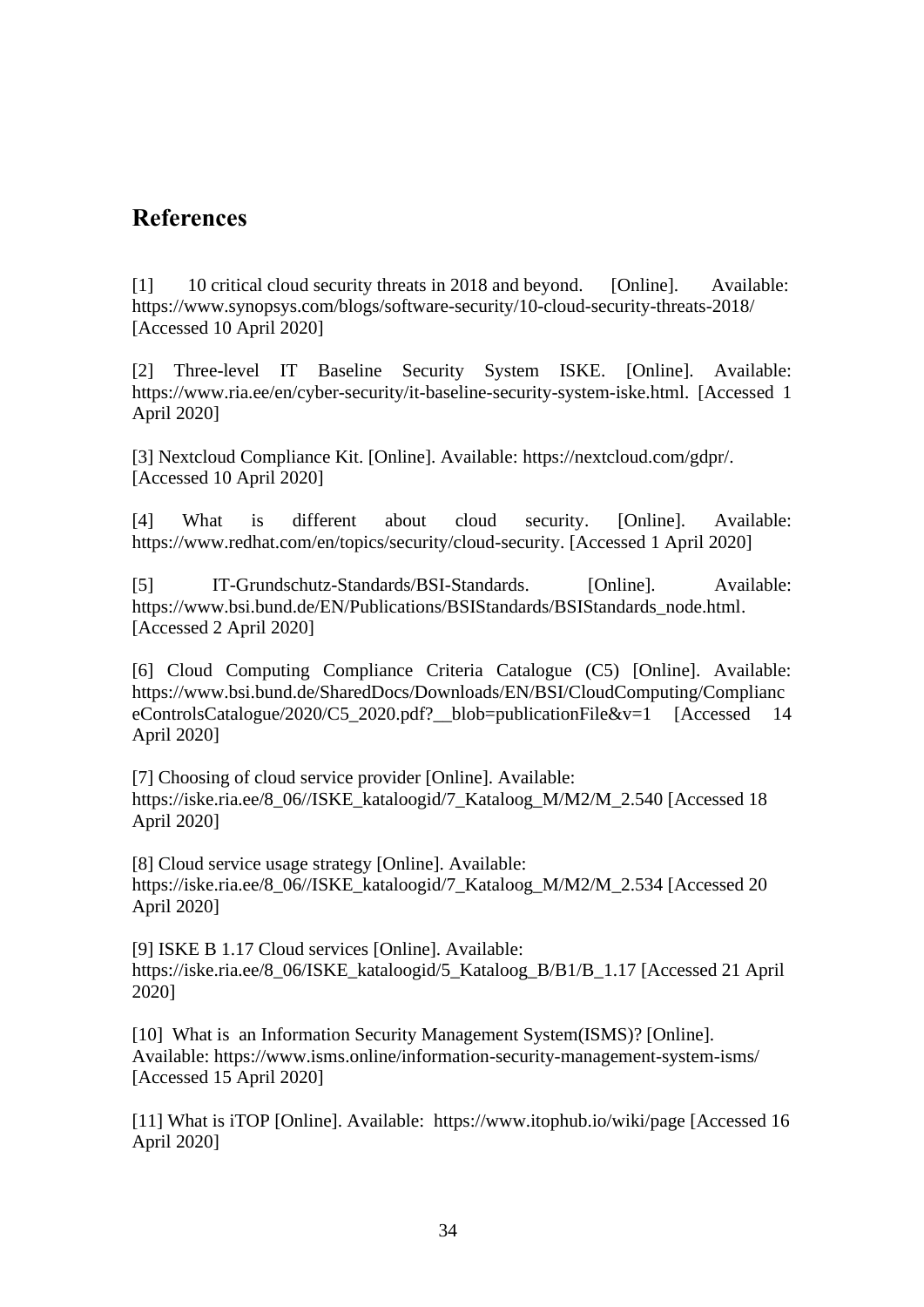[12] Zabbix the enterprise-class open source monitoring solution. [Online]. Available: <https://www.zabbix.com/> [Accessed 12 April 2020]